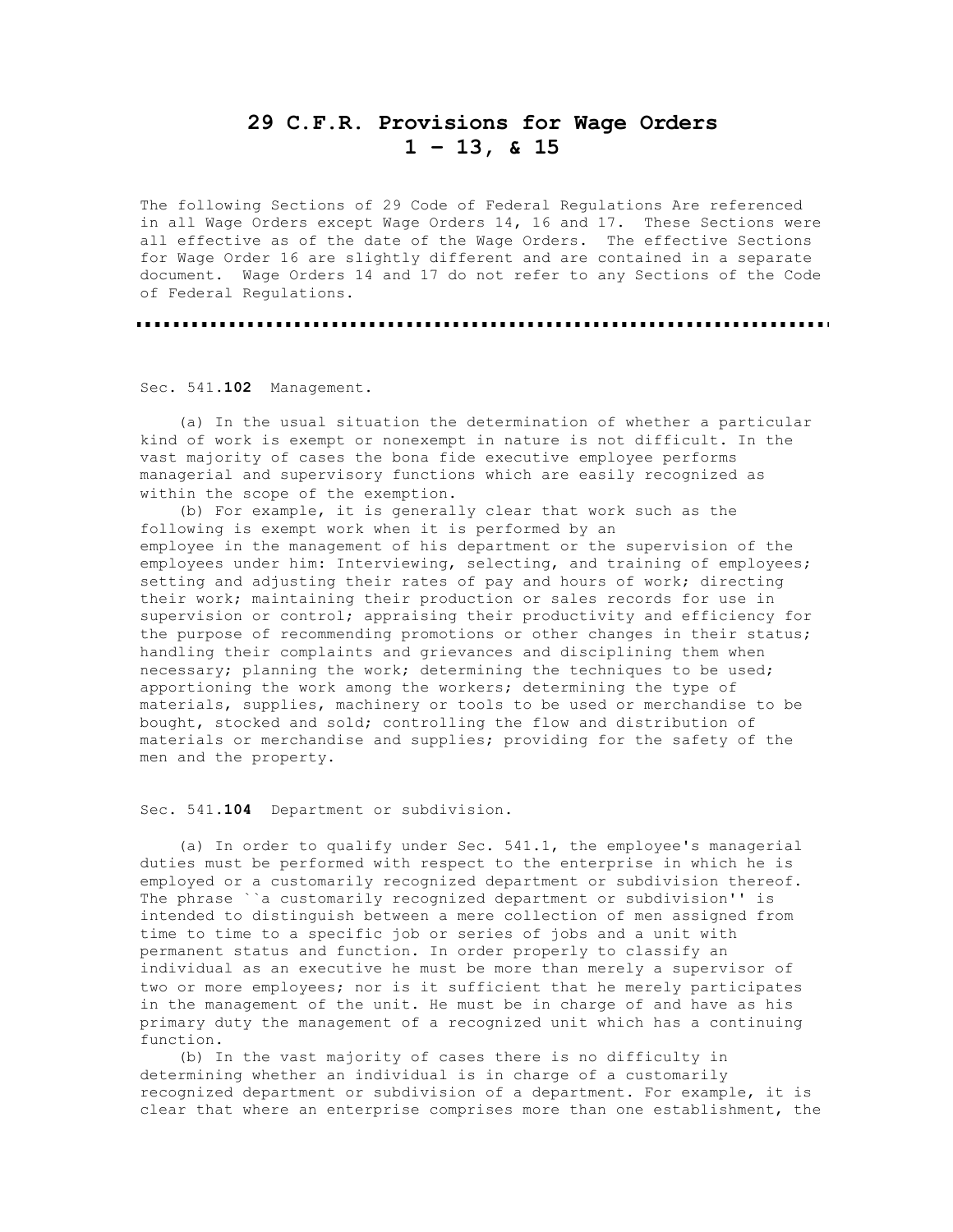employee in charge of each establishment may be considered in charge of a subdivision of the enterprise. Questions arise principally in cases involving supervisors who work outside the employer's establishment, move from place to place, or have different subordinates at different times.

 (c) In such instances, in determining whether the employee is in charge of a recognized unit with a continuing function, it is the division's position that the unit supervised need not be physically within the employer's establishment and may move from place to place, and that continuity of the same subordinate personnel is not absolutely essential to the existence of a recognized unit with a continuing function, although in the ordinary case a fixed location and continuity of personnel are both helpful in establishing the existence of such a unit. The following examples will illustrate these points.

 (d) The projects on which an individual in charge of a certain type of construction work is employed may occur at different locations, and he may even hire most of his workforce at these locations. The mere fact that he moves his location would not invalidate his exemption if there are other factors which show that he is actually in charge of a recognized unit with a continuing function in the organization.

 (e) Nor will an otherwise exempt employee lose the exemption merely because he draws the men under his supervision from a pool, if other factors are present which indicate that he is in charge of a recognized unit with a continuing function. For instance, if this employee is in charge of the unit which has the continuing responsibility for making all installations for his employer, or all installations in a particular city or a designated portion of a city, he would be in charge of a department or subdivision despite the fact that he draws his subordinates from a pool of available men.

 (f) It cannot be said, however, that a supervisor drawn from a pool of supervisors who supervises employees assigned to him from a pool and who is assigned a job or series of jobs from day to day or week to week has the status of an executive. Such an employee is not in charge of a recognized unit with a continuing function.

Sec. 541.**105** Two or more other employees.

 (a) An employee will qualify as an ``executive'' under Sec. 541.1 only if he customarily and regularly supervises at least two full-time employees or the equivalent. For example, if the ``executive'' supervises one full-time and two part-time employees of whom one works morning and one, afternoons; or four part-time employees, two of whom work mornings and two afternoons, this requirement would be met.

 (b) The employees supervised must be employed in the department which the ``executive'' is managing.

 (c) It has been the experience of the divisions that a supervisor of a few as two employees usually performs nonexempt work in excess of the general 20-percent tolerance provided in Sec. 541.1.

 (d) In a large machine shop there may be a machine-shop supervisor and two assistant machine-shop supervisors. Assuming that they meet all the other qualifications Sec. 541.1 and particularly that they are not working foremen, they should certainly qualify for the exemption. A small department in a plant or in an office is usually supervised by one person. Any attempt to classify one of the other workers in the department as an executive merely by giving him an honorific title such as assistant supervisor will almost inevitably fail as there will not be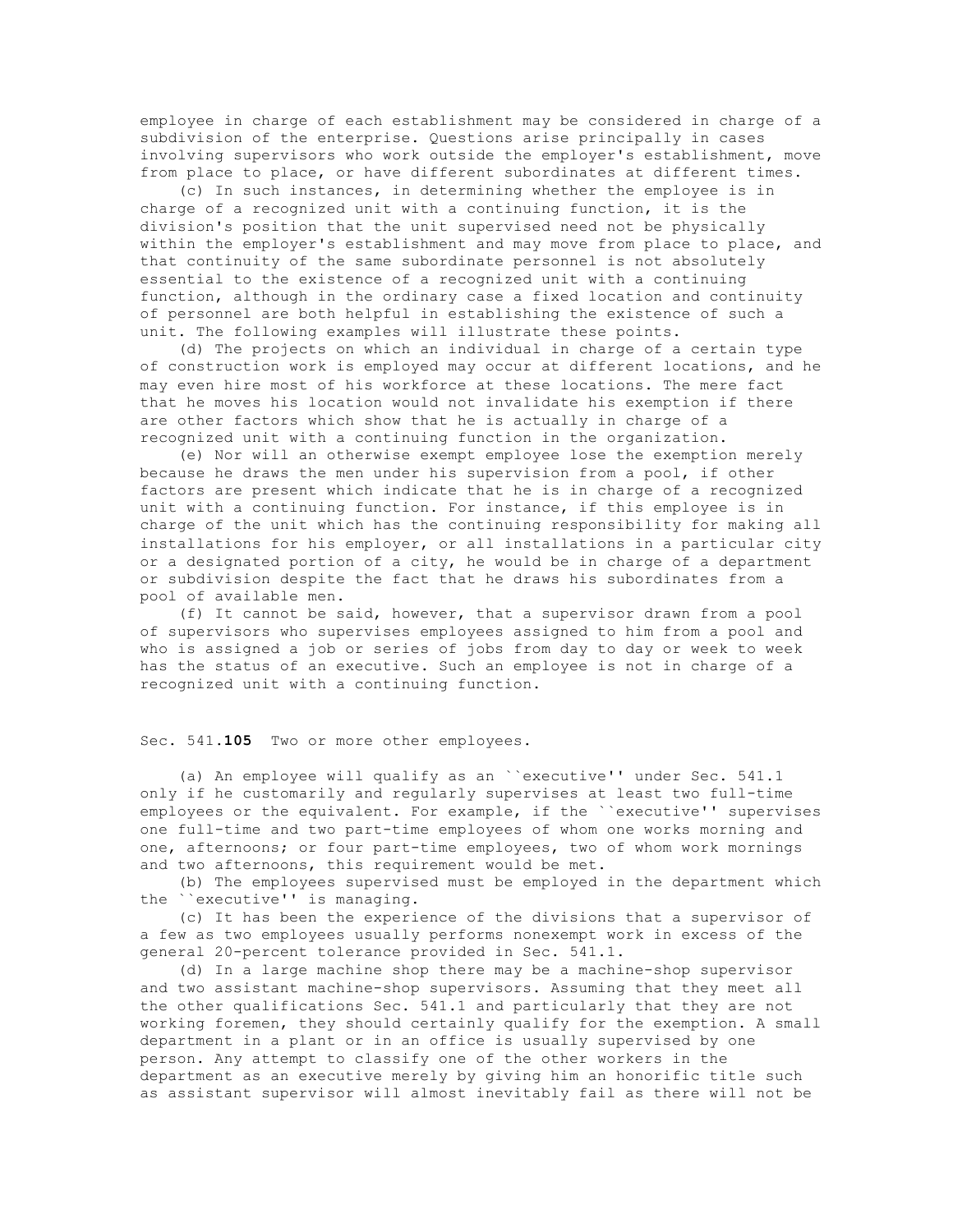sufficient true supervisory or other managerial work to keep two persons occupied. On the other hand, it is incorrect to assume that in a large department, such as a large shoe department in a retail store which has separate sections for men's, women's, and children's shoes, for example, the supervision cannot be distributed among two or three employees, conceivably among more. In such instances, assuming that the other tests are met, especially the one concerning the performance of nonexempt work, each such employee ``customarily and regularly directs the work of two or more other employees therein.''

 (e) An employee who merely assists the manager or buyer of a particular department and supervises two or more employees only in the actual manager's or buyer's absence, however, does not meet this requirement. For example, where a single unsegregated department, such as a women's sportswear department or a men's shirt department in a retail store, is managed by a buyer, with the assistance of one or more assistant buyers, only one employee, the buyer, can be considered an executive, even though the assistant buyers at times exercise some managerial and supervisory responsibilities. A shared responsibility for the supervision of the same two or more employees in the same department does not satisfy the requirement that the employee ``customarily and regularly directs the work of two or more employees therein.''

Sec. 541.**106** Authority to hire or fire.

 Section 541.1 requires that an exempt executive employee have the authority to hire or fire other employees or that his suggestions and recommendations as to hiring or firing and as to advancement and promotion or any other change of status of the employees who he supervises will be given particular weight. Thus, no employee, whether high or low in the hierarchy of management, can be considered as employed in a bona fide executive capacity unless he is directly concerned either with the hiring or the firing and other change of status of the employees under his supervision, whether by direct action or by recommendation to those to who the hiring and firing functions are delegated.

Sec. 541.**107** Discretionary powers.

 (a) Section 541.1(d) requires that an exempt executive employee customarily and regularly exercise discretionary powers. A person whose work is so completely routinized that he has no discretion does not qualify for exemption.

 (b) The phrase ``customarily and regularly'' signifies a frequency which must be greater than occasional but which, of course, may be less than constant. The requirement will be met by the employee who normally and recurrently is called upon to exercise and does exercise discretionary powers in the day-to-day performance of his duties. The requirement is not met by the occasional exercise of discretionary powers.

Sec. 541.**108** Work directly and closely related.

 (a) This phrase brings within the category of exempt work not only the actual management of the department and the supervision of the employees therein, but also activities which are closely associated with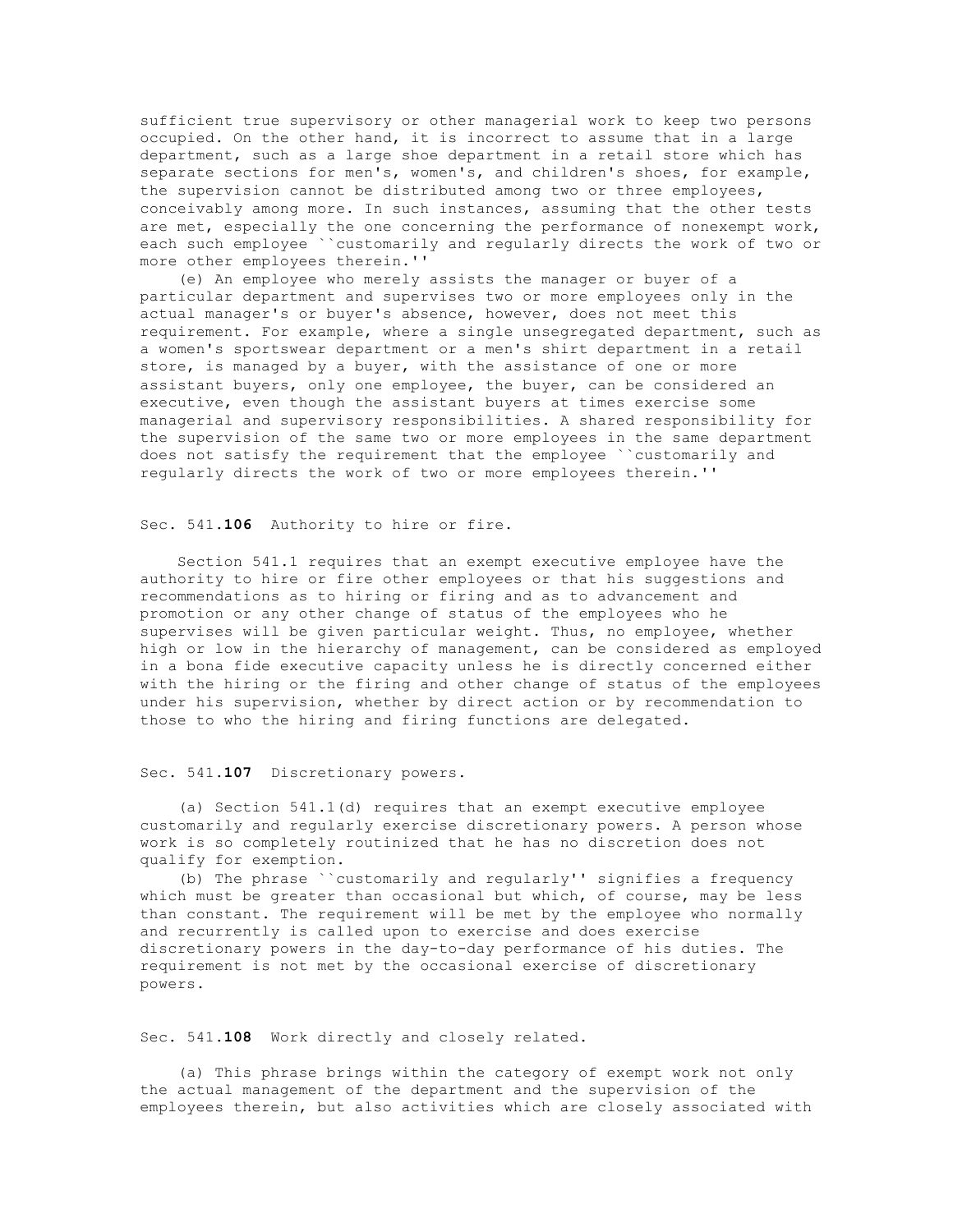the performance of the duties involved in such managerial and supervisory functions or responsibilities. The supervision of employees and the management of a department include a great many directly and closely related tasks which are different from the work performed by subordinates and are commonly performed by supervisors because they are helpful in supervising the employees or contribute to the smooth functioning of the department for which they are responsible. Frequently such exempt work is of a kind which in establishments that are organized differently or which are larger and have greater specialization of function, may be performed by a nonexempt employee hired especially for that purpose. Illustration will serve to make clear the meaning to be given the phrase ``directly and closely related''.

 (b) Keeping basic records of working time, for example, is frequently performed by a timekeeper employed for that purpose. In such cases the work is clearly not exempt in nature. In other establishments which are not large enough to employ a timekeeper, or in which the timekeeping function has been decentralized, the supervisor of each department keeps the basic time records of his own subordinates. In these instances, as indicated above, the timekeeping is directly related to the function of managing the particular department and supervising its employees. However, the preparation of a payroll by a supervisor, even the payroll of the employees under his supervision, cannot be considered to be exempt work, since the preparation of a payroll does not aid in the supervision of the employees or the management of the department. Similarly, the keeping by a supervisor of production or sales records of his own subordinates for use in supervision or control would be exempt work, while the maintenance of production records of employees not under his direction would not be exempt work.

 (c) Another example of work which may be directly and closely related to the performance of management duties is the distribution of materials or merchandise and supplies. Maintaining control of the flow of materials or merchandise and supplies in a department is ordinarily a responsibility of the managerial employee in charge. In many nonmercantile establishments the actual distribution of materials is performed by nonexempt employees under the supervisor's direction. In other establishments it is not uncommon to leave the actual distribution of materials and supplies in the hands of the supervisor. In such cases it is exempt work since it is directly and closely related to the managerial responsibility of maintaining the flow of materials. In a large retail establishment, however, where the replenishing of stocks of merchandise on the sales floor is customarily assigned to a nonexempt employee, the performance of such work by the manager or buyer of the department is nonexempt. The amount of time the manager or buyer spends in such work must be offset against the statutory tolerance for nonexempt work. The supervision and control of a flow of merchandise to the sales floor, of course, is directly and closely related to the managerial responsibility of the manager or buyer.

 (d) Setup work is another illustration of work which may be exempt under certain circumstances if performed by a supervisor. The nature of setup work differs in various industries and for different operations. Some setup work is typically performed by the same employees who perform the ``production'' work; that is, the employee who operates the machine also ``sets it up'' or adjusts it for the particular job at hand. Such setup work is part of the production operation and is not exempt. In other instances the setting up of the work is a highly skilled operation which the ordinary production worker or machine tender typically does not perform. In some plants, particularly large ones, such setup work may be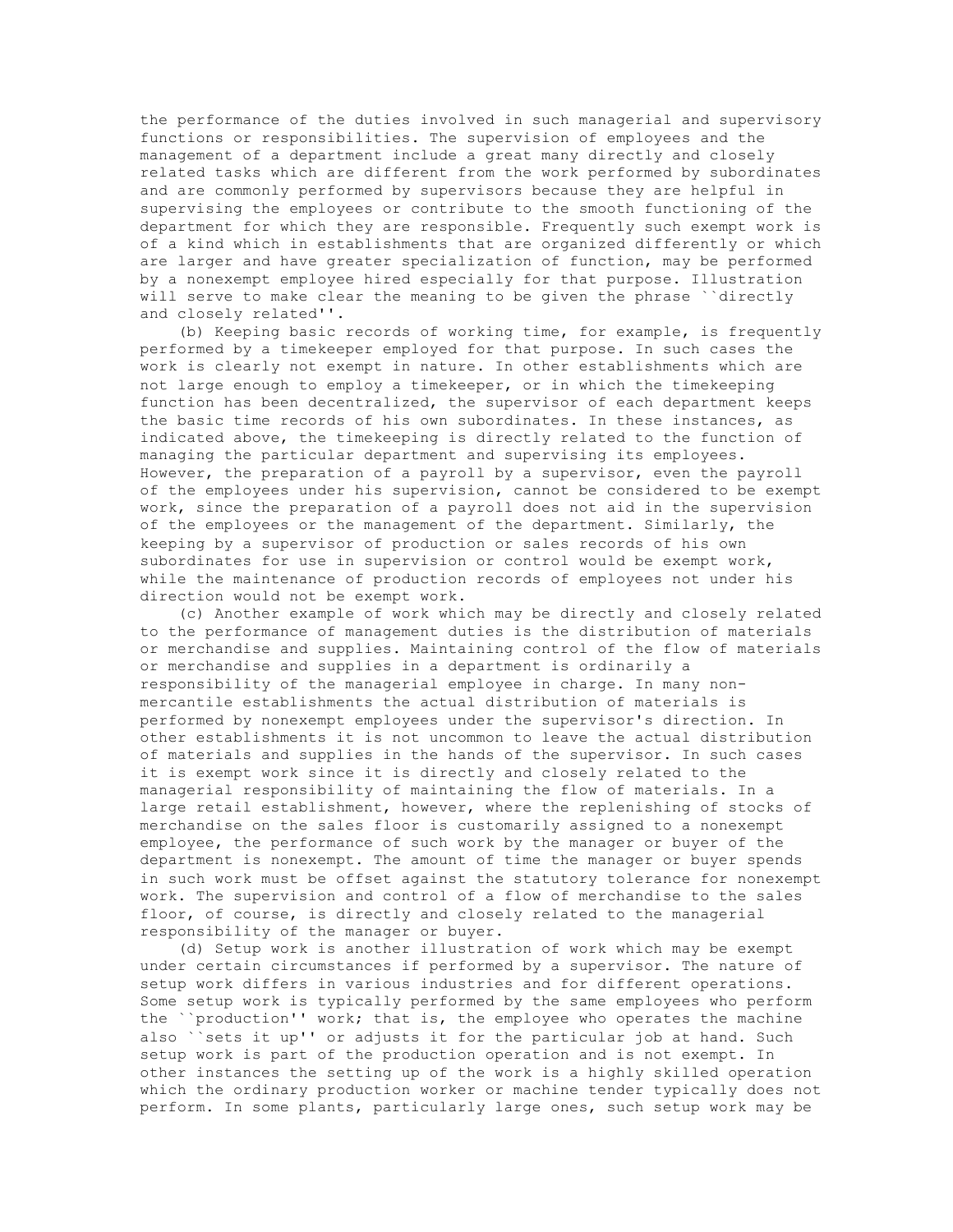performed by employees whose duties are not supervisory in nature. In other plants, however, particularly small plants, such work is a regular duty of the executive and is directly and closely related to his responsibility for the work performance of his subordinates and for the adequacy of the final product. Under such circumstances it is exempt work. In the data processing field the work of a supervisor when he performs the more complex or more responsible work in a program utilizing several computer programmers or computer operators would be exempt activity.

 (e) Similarly, a supervisor who spot checks and examines the work of his subordinates to determine whether they are performing their duties properly, and whether the product is satisfactory, is performing work which is directly and closely related to his managerial and supervisory functions. However, this kind of examining and checking must be distinguished from the kind which is normally performed by an ``examiner,'' ``checker,'' or ``inspector,'' and which is really a production operation rather than a part of the supervisory function. Likewise, a department manager or buyer in a retail or service establishment who goes about the sales floor observing the work of sales personnel under his supervision to determine the effectiveness of their sales techniques, checking on the quality of customer service being given, or observing customer preferences and reactions to the lines, styles, types, colors, and quality of the merchandise offered, is performing work which is directly and closely related to his managerial and supervisory functions. His actual participation, except for supervisory training or demonstration purposes, in such activities as making sales to customers, replenishing stocks of merchandise on the sales floor, removing merchandise from fitting rooms and returning to stock or shelves, however, is not. The amount of time a manager or buyer spends in the performance of such activities must be included in computing the percentage limitation on nonexempt work.

 (f) Watching machines is another duty which may be exempt when performed by a supervisor under proper circumstances. Obviously the mere watching of machines in operation cannot be considered exempt work where, as in certain industries in which the machinery is largely automatic, it is an ordinary production function. Thus, an employee who watches machines for the purpose of seeing that they operate properly or for the purpose of making repairs or adjustments is performing nonexempt work. On the other hand, a supervisor who watches the operation of the machinery in his department in the sense that he ``keeps an eye out for trouble'' is performing work which is directly and closely related to his managerial responsibilities. Making an occasional adjustment in the machinery under such circumstances is also exempt work.

 (g) A word of caution is necessary in connection with these illustrations. The recordkeeping, material distributing, setup work, machine watching and adjusting, and inspecting, examining, observing and checking referred to in the examples of exempt work are presumably the kind which are supervisory and managerial functions rather than merely ``production'' work. Frequently it is difficult to distinguish the managerial type from the type which is a production operation. In deciding such difficult cases it should be borne in mind that it is one of the objectives of Sec. 541.1 to exclude from the definition foremen who hold ``dual'' or combination jobs. (See discussion of working foremen in Sec. 541.115.) Thus, if work of this kind takes up a large part of the employee's time it would be evidence that management of the department is not the primary duty of the employee, that such work is a production operation rather than a function directly and closely related to the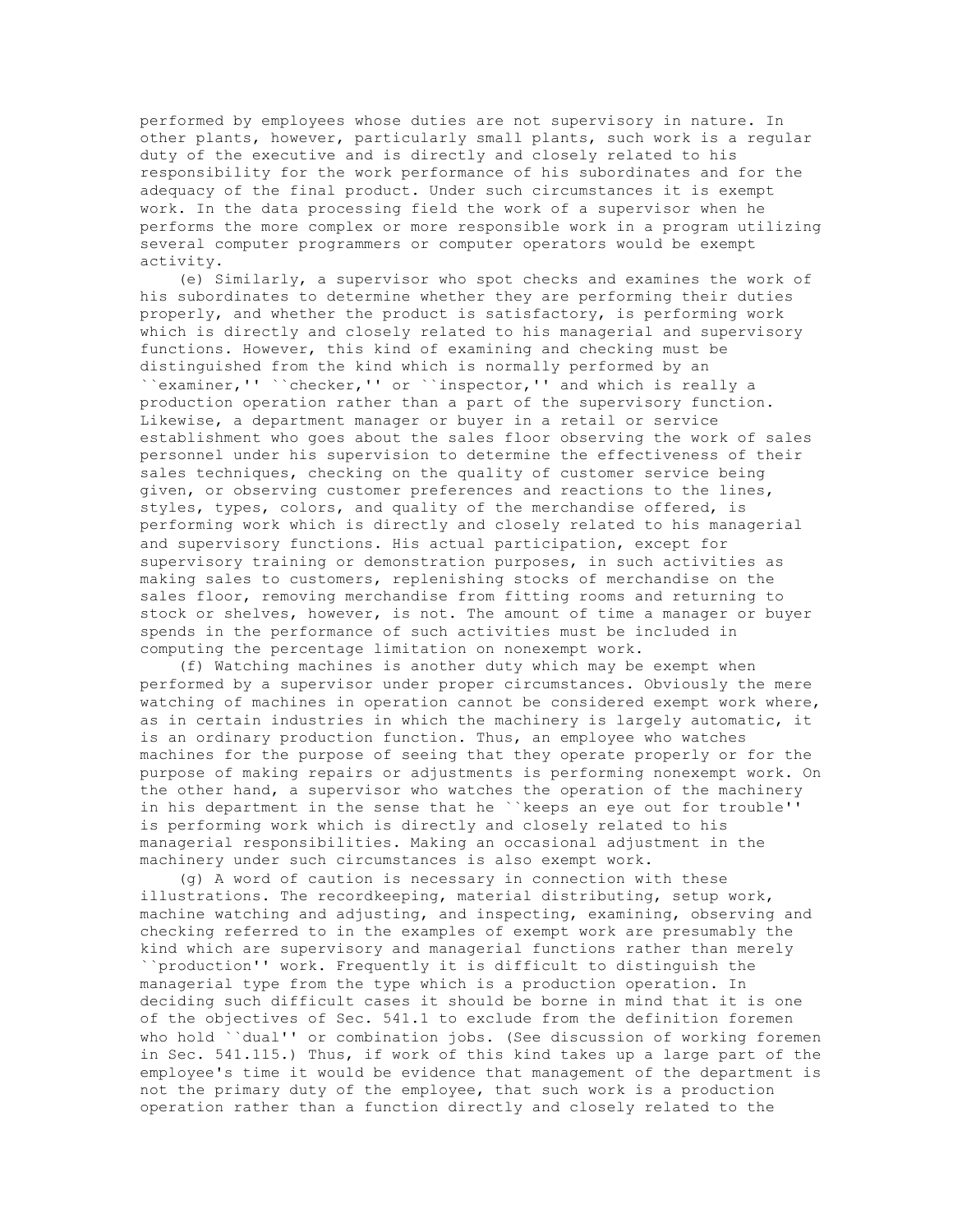supervisory or managerial duties, and that the employee is in reality a combination foreman-``setup'' man, foreman-machine adjuster (or mechanic), or foreman-examiner, floorman-salesperson, etc., rather than a bona fide executive.

#### Sec. 541.**109** Emergencies.

 (a) Under certain occasional emergency conditions, work which is normally performed by nonexempt employees and is nonexempt in nature will be directly and closely related to the performance of the exempt functions of management and supervision and will therefore be exempt work. In effect, this means that a bona fide executive who performs work of a normally nonexempt nature on rare occasions because of the existence of a real emergency will not, because of the performance of such emergency work, lose the exemption. Bona fide executives include among their responsibilities the safety of the employees under their supervision, the preservation and protection of the merchandise, machinery or other property of the department or subdivision in their charge from damage due to unforeseen circumstances, and the prevention of widespread breakdown in production, sales, or service operations. Consequently, when conditions beyond control arise which threaten the safety of the employees, or a cessation of operations, or serious damage to the employer's property, any manual or other normally nonexempt work performed in an effort to prevent such results is considered exempt work and is not included in computing the percentage limitation on nonexempt work.

 (b) The rule in paragraph (a) of this section is not applicable, however, to nonexempt work arising out of occurrences which are not beyond control or for which the employer can reasonably provide in the normal course of business.

 (c) A few illustrations may be helpful in distinguishing routine work performed as a result of real emergencies of the kind for which no provision can practicably be made by the employer in advance of their occurrence and routine work which is not in this category. It is obvious that a mine superintendent who pitches in after an explosion and digs out the men who are trapped in the mine is still a bona fide executive during that week. On the other hand, the manager of a cleaning establishment who personally performs the cleaning operations on expensive garments because he fears damage to the fabrics if he allows his subordinates to handle them is not performing ``emergency'' work of the kind which can be considered exempt. Nor is the manager of a department in a retail store performing exempt work when he personally waits on a special or impatient customer because he fears the loss of the sale or the customer's goodwill if he allows a salesperson to serve him. The performance of nonexempt work by executives during inventory-taking, during other periods of heavy workload, or the handling of rush orders are the kinds of activities which the percentage tolerances are intended to cover. For example, pitching in on the production line in a canning plant during seasonal operations is not exempt ``emergency'' work even if the objective is to keep the food from spoiling. Similarly, pitching in behind the sales counter in a retail store during special sales or during Christmas or Easter or other peak sales periods is not ``emergency'' work, even if the objective is to improve customer service and the store's sales record. Maintenance work is not emergency work even if performed at night or during weekends. Relieving subordinates during rest or vacation periods cannot be considered in the nature of ``emergency'' work since the need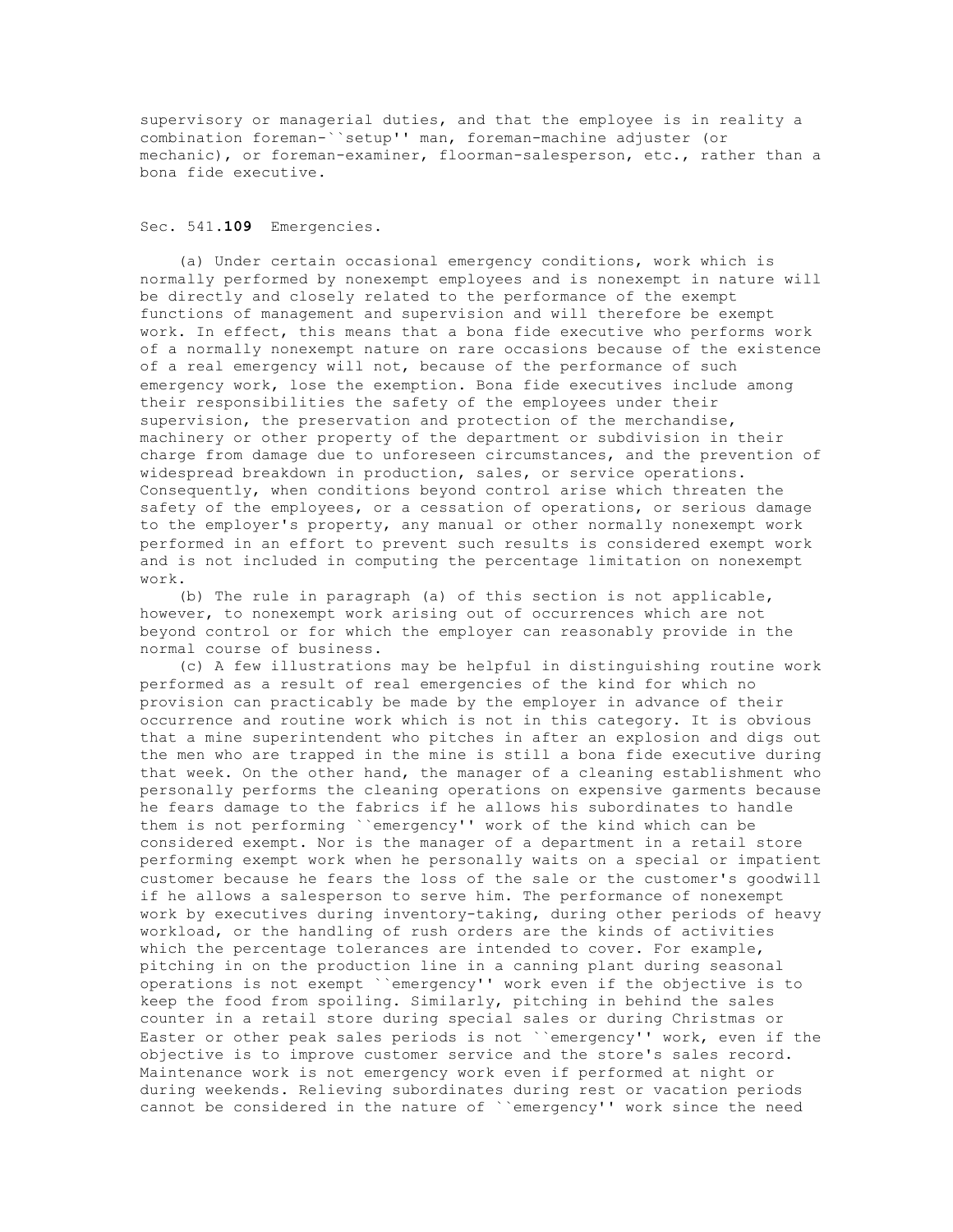for replacements can be anticipated. Whether replacing the subordinate at the workbench, or production line, or sales counter during the first day or partial day of an illness would be considered exempt emergency work would depend upon the circumstances in the particular case. Such factors as the size of the establishment and of the executive's department, the nature of the industry, the consequences that would flow from the failure to replace the ailing employee immediately, and the feasibility of filling the employee's place promptly would all have to be weighed.

 (d) All the regular cleaning up around machinery, even when necessary to prevent fire or explosion, is not ``emergency'' work. However, the removal by an executive of dirt or obstructions constituting a hazard to life or property need not be included in computing the percentage limitation if it is not reasonably practicable for anyone but the supervisor to perform the work and it is the kind of ``emergency'' which has not been recurring. The occasional performance of repair work in case of a breakdown of machinery, or the collapse of a display rack, or damage to or exceptional disarray of merchandise caused by accident or a customer's carelessness may be considered exempt work if the breakdown is one which the employer cannot reasonably anticipate. However, recurring breakdowns or disarrays requiring frequent attention, such as that of an old belt or machine which breaks down repeatedly or merchandise displays constantly requiring re-sorting or straightening, are the kind for which provision could reasonably be made and repair of which must be considered as nonexempt.

#### Sec. 541.**110** Occasional tasks.

 (a) In addition to the type of work which by its very nature is readily identifiable as being directly and closely related to the performance of the supervisory and management duties, there is another type of work which may be considered directly and closely related to the performance of these duties. In many establishments the proper management of a department requires the performance of a variety of occasional, infrequently recurring tasks which cannot practicably be performed by the production workers and are usually performed by the executive. These small tasks when viewed separately without regard to their relationship to the executive's overall functions might appear to constitute nonexempt work. In reality they are the means of properly carrying out the employee's management functions and responsibilities in connection with men, materials, and production. The particular tasks are not specifically assigned to the ``executive'' but are performed by him in his discretion.

 (b) It might be possible for the executive to take one of his subordinates away from his usual tasks, instruct and direct him in the work to be done, and wait for him to finish it. It would certainly not be practicable, however, to manage a department in this fashion. With respect to such occasional and relatively inconsequential tasks, it is the practice in industry generally for the executive to perform them rather than to delegate them to other persons. When any one of these tasks is done frequently, however, it takes on the character of a regular production function which could be performed by a nonexempt employee and must be counted as nonexempt work. In determining whether such work is directly and closely related to the performance of the management duties, consideration should be given to whether it is: (1) The same as the work performed by any of the subordinates of the executive; or (2) a specifically assigned task of the executive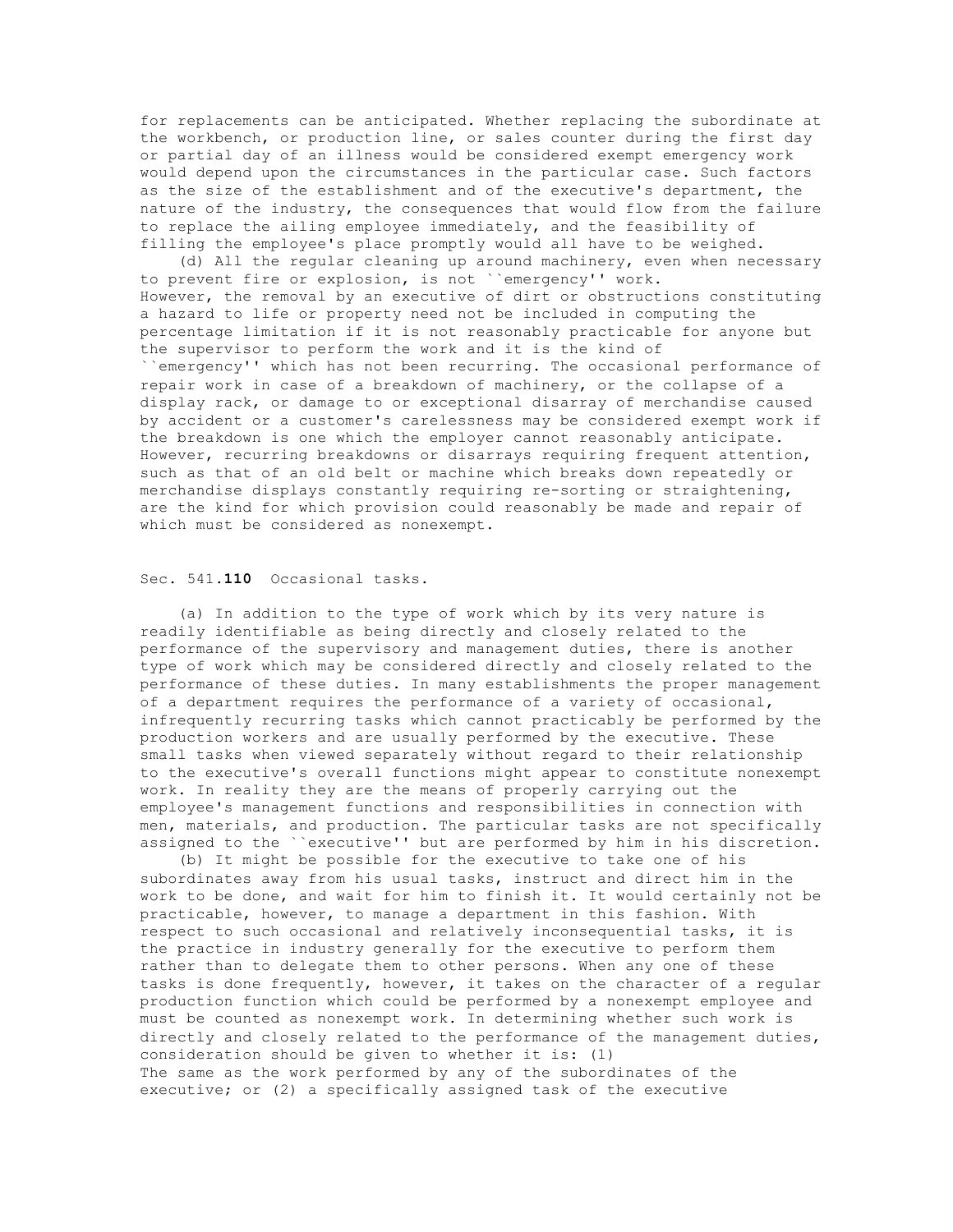employees; or (3) practicably delegable to nonexempt employees in the establishment; or (4) repetitive and frequently recurring.

Sec. 541.**111** Nonexempt work generally.

 (a) As indicated in Sec. 541.101 the term ``nonexempt work,'' as used in this subpart, includes all work other than that described in Sec. 541.1 (a) through (d) and the activities directly and closely related to such work.

 (b) Nonexempt work is easily identifiable where, as in the usual case, it consists of work of the same nature as that performed by the nonexempt subordinates of the ``executive.'' It is more difficult to identify in cases where supervisory employees spend a significant amount of time in activities not performed by any of their subordinates and not consisting of actual supervision and management. In such cases careful analysis of the employee's duties with reference to the phrase ``directly and closely related to the performance of the work described in paragraphs (a) through (d) of this section'' will usually be necessary in arriving at a determination.

#### Sec. 541.**115** Working foremen.

 (a) The primary purpose of the exclusionary language placing a limitation on the amount of nonexempt work is to distinguish between the bona fide executive and the ``working'' foreman or ``working'' supervisor who regularly performs ``production'' work or other work which is unrelated or only remotely related to his supervisory activities. (The term ``working'' foreman is used in this subpart in the sense indicated in the text and should not be construed to mean only one who performs work similar to that performed by his subordinates.)

 (b) One type of working foreman or working supervisor most commonly found in industry works alongside his subordinates. Such employees, sometimes known as strawbosses, or gang or group leaders perform the same kind of work as that performed by their subordinates, and also carry on supervisory functions. Clearly, the work of the same nature as that performed by the employees' subordinates must be counted as nonexempt work and if the amount of such work performed is substantial the exemption does not apply. (``Substantial,'' as used in this section, means more than 20 percent. See discussion of the 20-percent limitation on nonexempt work in Sec. 541.112.) A foreman in a dress shop, for example, who operates a sewing machine to produce the product is performing clearly nonexempt work. However, this should not be confused with the operation of a sewing machine by a foreman to instruct his subordinates in the making of a new product, such as a garment, before it goes into production.

 (c) Another type of working foreman or working supervisor who cannot be classed as a bona fide executive is one who spends a substantial amount of time in work which, although not performed by his own subordinates, consists of ordinary production work or other routine, recurrent, repetitive tasks which are a regular part of his duties. Such an employee is in effect holding a dual job. He may be, for example, a combination foreman-production worker, supervisor-clerk, or foreman combined with some other skilled or unskilled occupation. His nonsupervisory duties in such instances are unrelated to anything he must do to supervise the employees under him or to manage the department. They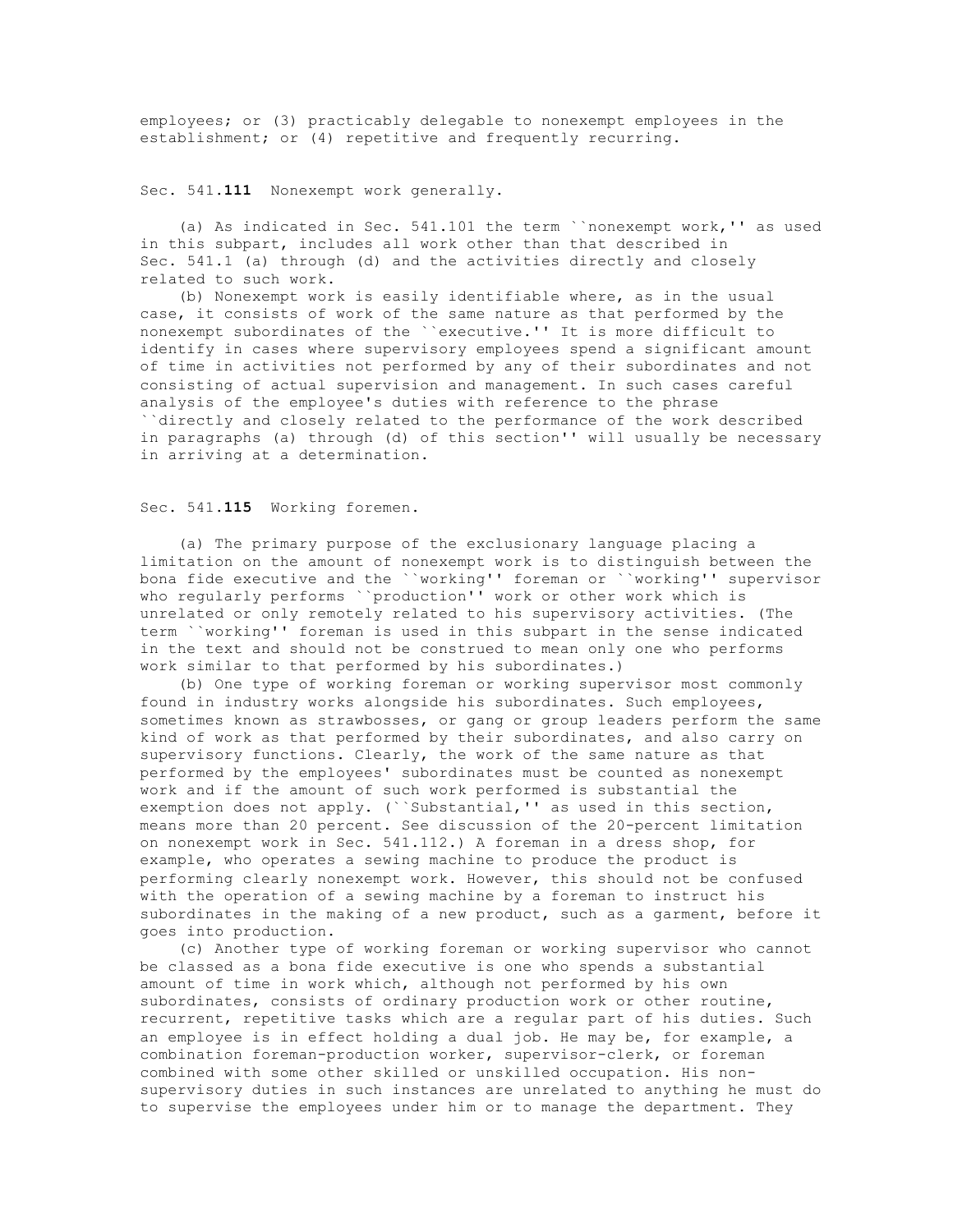are in many instances mere ``fill-in'' tasks performed because the job does not involve sufficient executive duties to occupy an employee's full time. In other instances the non-supervisory, non-managerial duties may be the principal ones and the supervisory or managerial duties are subordinate and are assigned to the particular employee because it is more convenient to rest the responsibility for the first line of supervision in the hands of the person who performs these other duties. Typical of employees in dual jobs which may involve a substantial amount of nonexempt work are:

 (1) Foremen or supervisors who also perform one or more of the ``production'' or ``operating'' functions, though no other employees in the plant perform such work. An example of this kind of employee is the foreman in a millinery or garment plant who is also the cutter, or the foreman in a garment factory who operates a multiple-needle machine not requiring a full-time operator;

 (2) Foremen or supervisors who have as a regular part of their duties the adjustment, repair, or maintenance of machinery or equipment. Examples in this category are the foreman-fixer in the hosiery industry who devotes a considerable amount of time to making adjustments and repairs to the machines of his subordinates, or the planer-mill foreman who is also the ``machine man'' who repairs the machines and grinds the knives;

 (3) Foremen or supervisors who perform clerical work other than the maintenance of the time and production records of their subordinates; for example, the foreman of the shipping room who makes out the bills of lading and other shipping records, the warehouse foreman who also acts as inventory clerk, the head shipper who also has charge of a finished goods stock room, assisting in placing goods on shelves and keeping perpetual inventory records, or the office manager, head bookkeeper, or chief clerk who performs routine bookkeeping. There is no doubt that the head bookkeeper, for example, who spends a substantial amount of his time keeping books of the same general nature as those kept by the other bookkeepers, even though his books are confidential in nature or cover different transactions from the books maintained by the under bookkeepers, is not primarily an executive employee and should not be so considered.

## Sec. 541.**116** Trainees, executive.

 The exemption is applicable to an employee employed in a bona fide executive capacity and does not include employees training to become executives and not actually performing the duties of an executive.

Sec. 541.**201** Types of administrative employees.

 (a) Three types of employees are described in Sec. 541.2(c) who, if they meet the other tests in Sec. 541.2, qualify for exemption as `administrative'' employees.

 (1) Executive and administrative assistants. The first type is the assistant to a proprietor or to an executive or administrative employee. In modern industrial practice there has been a steady and increasing use of persons who assist an executive in the performance of his duties without themselves having executive authority. Typical titles of persons in this group are executive assistant to the president, confidential assistant, executive secretary, assistant to the general manager,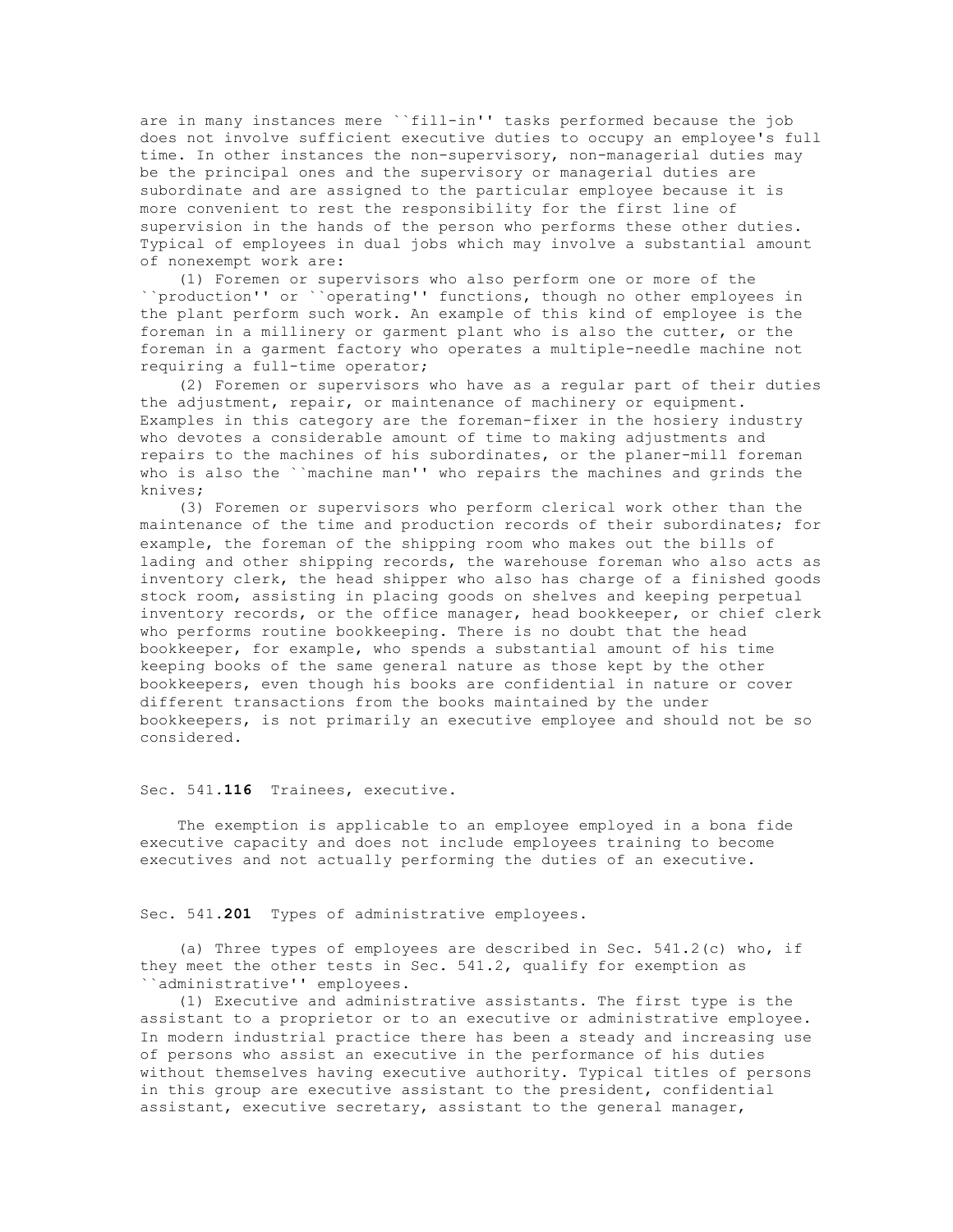administrative assistant and, in retail or service establishments, assistant manager and assistant buyer. Generally speaking, such assistants are found in large establishments where the official assisted has duties of such scope and which require so much attention that the work of personal scrutiny, correspondence, and interviews must be delegated.

 (2) Staff employees. (i) Employees included in the second alternative in the definition are those who can be described as staff rather than line employees, or as functional rather than departmental heads. They include among others employees who act as advisory specialists to the management. Typical examples of such advisory specialists are tax experts, insurance experts, sales research experts, wage-rate analysts, investment consultants, foreign exchange consultants, and statisticians.

 (ii) Also included are persons who are in charge of a so-called functional department, which may frequently be a one-man department. Typical examples of such employees are credit managers, purchasing agents, buyers, safety directors, personnel directors, and labor relations directors.

 (3) Those who perform special assignments. (i) The third group consists of persons who perform special assignments. Among them are to be found a number of persons whose work is performed away from the employer's place of business. Typical titles of such persons are lease buyers, field representatives of utility companies, location managers of motion picture companies, and district gaugers for oil companies. It should be particularly noted that this is a field which is rife with honorific titles that do not adequately portray the nature of the employee's duties. The field representative of a utility company, for example, may be a ``glorified serviceman.''

 (ii) This classification also includes employees whose special assignments are performed entirely or partly inside their employer's place of business. Examples are special organization planners, customers' brokers in stock exchange firms, so-called account executives in advertising firms and contact or promotion men of various types.

 (b) Job titles insufficient as yardsticks. (1) The employees for whom exemption is sought under the term ``administrative'' have extremely diverse functions and a wide variety of titles. A title alone is of little or no assistance in determining the true importance of an employee to the employer or his exempt or nonexempt status under the regulations in subpart A of this part. Titles can be had cheaply and are of no determinative value. Thus, while there are supervisors of production control (whose decisions affect the welfare of large numbers of employees) who qualify for exemption under section  $13(a)(1)$ , it is not hard to call a rate setter (whose functions are limited to timing certain operations and jotting down times on a standardized form) a ``methods engineer'' or a ``production-control supervisor.''

 (2) Many more examples could be cited to show that titles are insufficient as yardsticks. As has been indicated previously, the exempt or nonexempt status of any particular employee must be determined on the basis of whether his duties, responsibilities, and salary meet all the requirements of the appropriate section of the regulations in subpart A of this part.

 (c) Individuals engaged in the overall academic administration of an elementary or secondary school system include the superintendent or other head of the system and those of his assistants whose duties are primarily concerned with administration of such matters as curriculum, quality and methods of instructing, measuring and testing the learning potential and achievement of students, establishing and maintaining academic and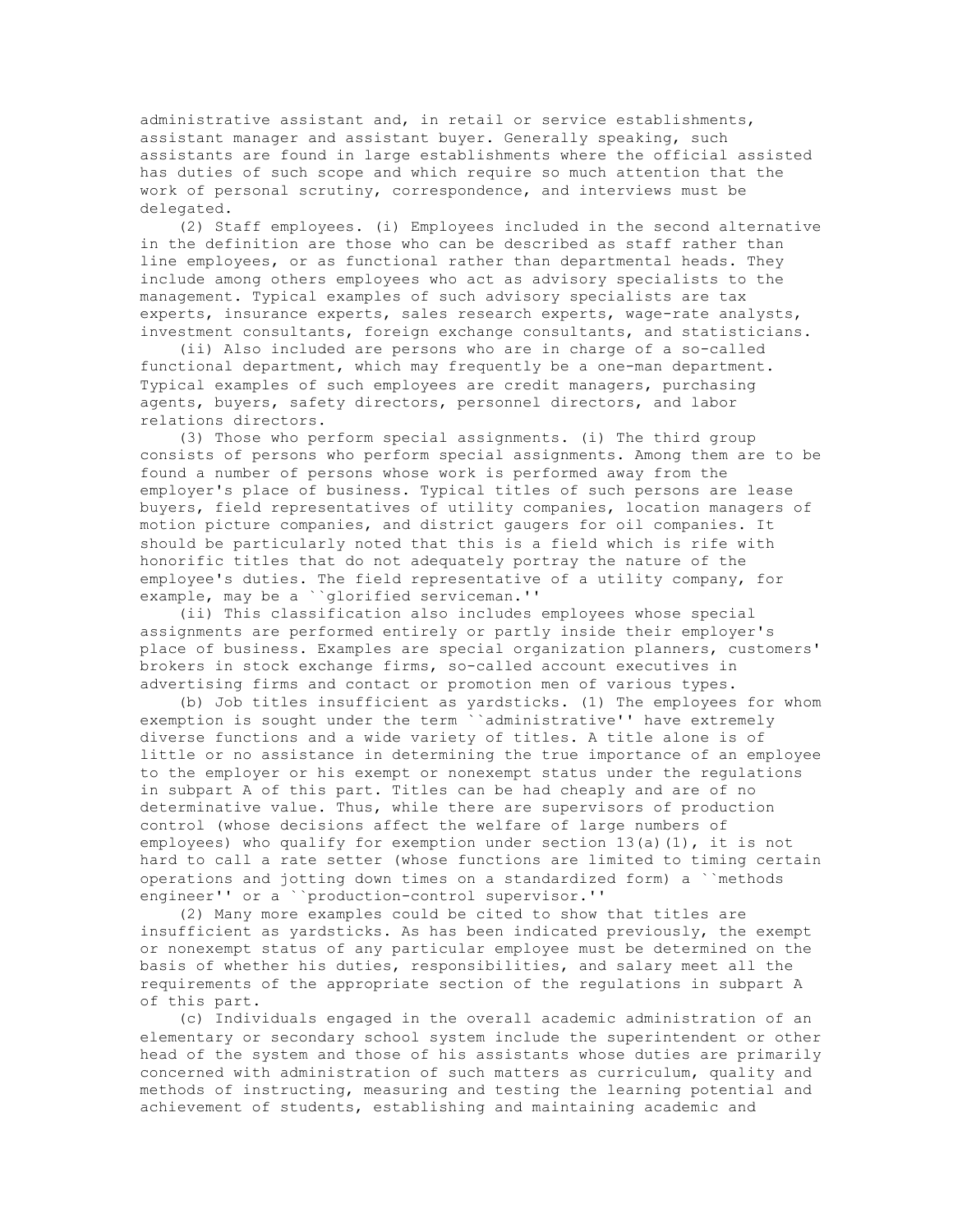grading standards, and other aspects of the teaching program. In individual school establishments those engaged in overall academic administration include the principal and the vice principals who are responsible for the operation of the school. Other employees engaged in academic administration are such department heads as the heads of the mathematics department, the English department, the foreign language department, the manual crafts department, and the like. Institutions of higher education have similar organizational structure, although in many cases somewhat more complex.

## Sec. 541.**202** Categories of work.

 (a) The work generally performed by employees who perform administrative tasks may be classified into the following general categories for purposes of the definition: (This classification is without regard to whether the work is manual or non-manual. The problem of manual work as it affects the exemption of administrative employees is discussed in Sec. 541.203.) (1) The work specifically described in paragraphs (a), (b), and (c) of Sec.  $541.2$ ; (2) routine work which is directly and closely related to the performance of the work which is described in paragraphs (a), (b), and (c) of Sec.  $541.2$ ; and (3) routine work which is not related or is only remotely related to the administrative duties. (As used in this subpart the phrase ``routine work'' means work which does not require the exercise of discretion and independent judgment. It is not necessarily restricted to work which is repetitive in nature.)

 (b) The work in category 1, that which is specifically described in Sec. 541.2 as requiring the exercise of discretion and independent judgment, is clearly exempt in nature.

 (c) Category 2 consists of work which if separated from the work in category 1 would appear to be routine, or on a fairly low level, and which does not itself require the exercise of discretion and independent judgment, but which has a direct and close relationship to the performance of the more important duties. The directness and closeness of the relationship may vary depending upon the nature of the job and the size and organization of the establishment in which the work is performed. This ``directly and closely related'' work includes routine work which necessarily arises out of the administrative duties, and the routine work without which the employee's more important work cannot be performed properly. It also includes a variety of routine tasks which may not be essential to the proper performance of the more important duties but which are functionally related to them directly and closely. In this latter category are activities which an administrative employee may reasonably be expected to perform in connection with carrying out his administrative functions including duties which either facilitate or arise incidentally from the performance of such functions and are commonly performed in connection with them.

 (d) These ``directly and closely related'' duties are distinguishable from the last group, category 3, those which are remotely related or completely unrelated to the more important tasks. The work in this last category is nonexempt and must not exceed the 20 percent limitation for nonexempt work (up to 40 percent or service establishment) if the exemption is to apply.

 (e) Work performed by employees in the capacity of ``academic administrative'' personnel is a category of administrative work limited to a class of employees engaged in academic administration as contrasted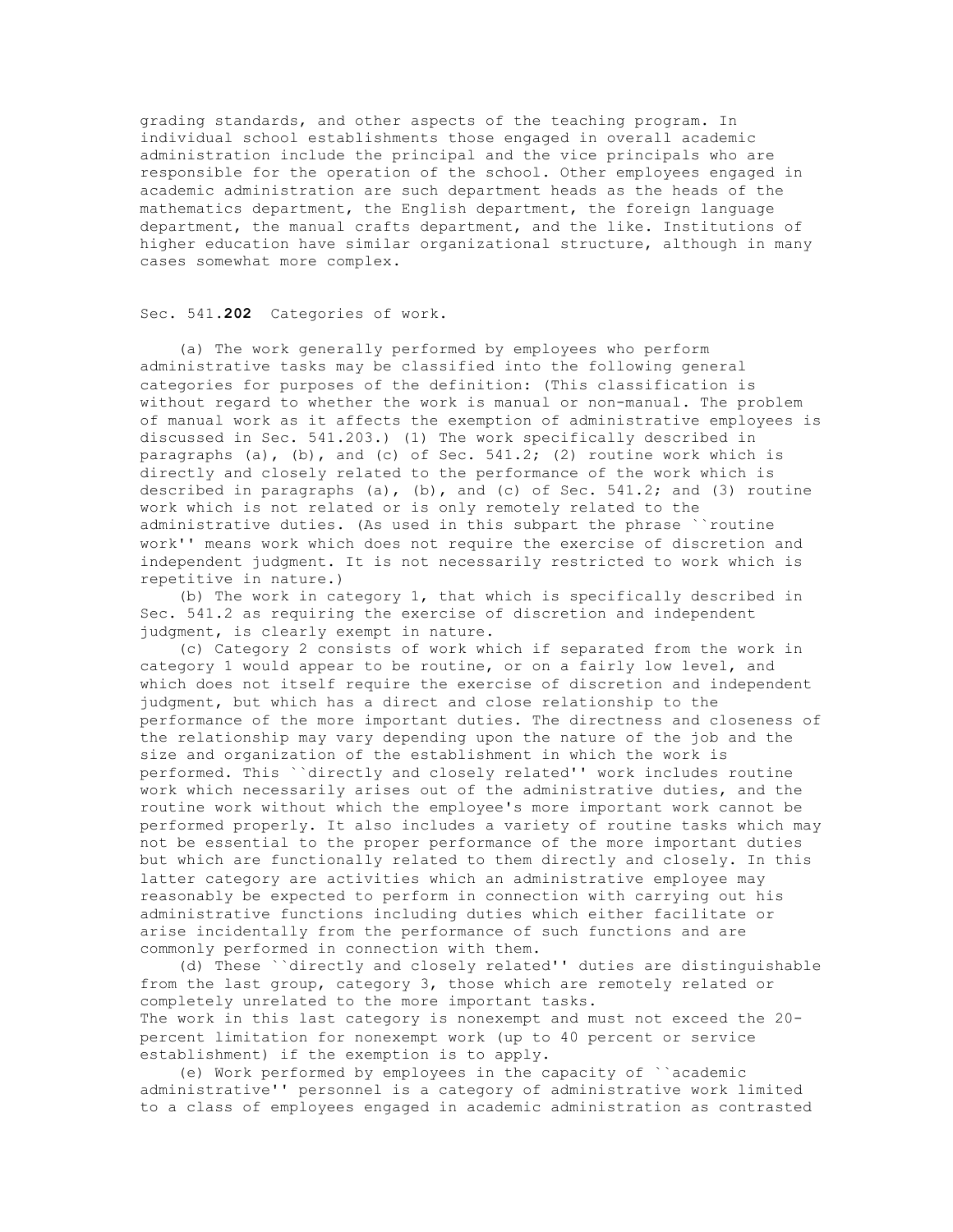with the general usable of ``administrative'' in the act. The term ``academic administrative'' denotes administration relating to the academic operations and functions in a school rather than to administration along the lines of general business operations. Academic administrative personnel are performing operations directly in the field of education. Jobs relating to areas outside the educational field are not within the definition of academic administration. Examples of jobs in school systems, and educational establishments and institutions, which are outside the term academic administration are jobs relating to building management and maintenance, jobs relating to the health of the students and academic staff such as social workers, psychologist, lunch room manager, or dietitian. Employees in such work which is not considered academic administration may qualify for exemption under other provisions of Sec. 541.2 or under other sections of the regulations in subpart A of this part provided the requirements for such exemptions are met.

# Sec. 541.**203** Nonmanual work.

 (a) The requirement that the work performed by an exempt administrative employee must be office work or non-manual work restricts<br>the exemption to ``white-collar'' employees who meet the tests. If the the exemption to ``white-collar'' employees who meet the tests. If the work performed is ``office'' work it is immaterial whether it is manual or non-manual in nature. This is consistent with the intent to include within the term ``administrative'' only employees who are basically white-collar employees since the accepted usage of the term ``whitecollar'' includes all office workers. Persons employed in the routine operation of office machines are engaged in office work within the meaning of Sec. 541.2 (although they would not qualify as administrative employees since they do not meet the other requirements of Sec. 541.2).

 (b) Section 541.2 does not completely prohibit the performance of manual work by an ``administrative'' employee. The performance by an otherwise exempt administrative employee of some manual work which is directly and closely related to the work requiring the exercise of discretion and independent judgment is not inconsistent with the principle that the exemption is limited to ``white-collar'' employees. However, if the employee performs so much manual work (other than office work) that he cannot be said to be basically a ``white-collar'' employee he does not qualify for exemption as a bona fide administrative employee, even if the manual work he performs is directly and closely related to the work requiring the exercise of discretion and independent judgment. Thus, it is obvious that employees who spend most of their time in using tools, instruments, machinery, or other equipment, or in performing repetitive operations with their hands, no matter how much skill is required, would not be bona fide administrative employees within the meaning of Sec. 541.2. An office employee, on the other hand, is a ``white-collar'' worker, and would not lose the exemption on the grounds that he is not primarily engaged in ``non-manual'' work, although he would lose the exemption if he failed to meet any of the other requirements.

Sec. 541.**205** Directly related to management policies or general business operations.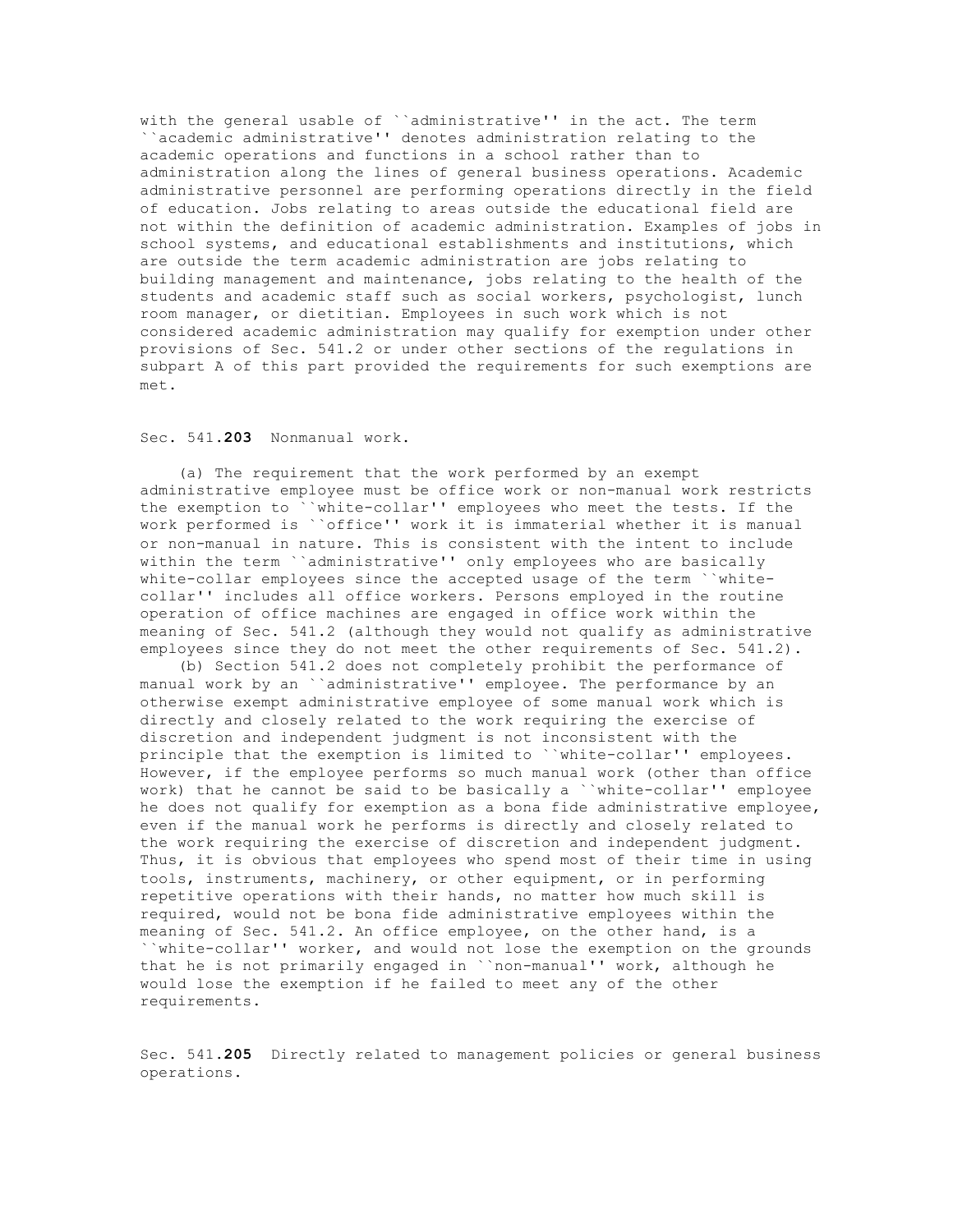(a) The phrase ``directly related to management policies or general business operations of his employer or his employer's customers'' describes those types of activities relating to the administrative operations of a business as distinguished from ``production'' or, in a retail or service establishment, ``sales'' work. In addition to describing the types of activities, the phrase limits the exemption to persons who perform work of substantial importance to the management or operation of the business of his employer or his employer's customers.

 (b) The administrative operations of the business include the work performed by so-called white-collar employees engaged in ``servicing'' a business as, for, example, advising the management, planning, negotiating, representing the company, purchasing, promoting sales, and business research and control. An employee performing such work is engaged in activities relating to the administrative operations of the business notwithstanding that he is employed as an administrative assistant to an executive in the production department of the business.

 (c) As used to describe work of substantial importance to the management or operation of the business, the phrase ``directly related to management policies or general business operations'' is not limited to persons who participate in the formulation of management policies or in the operation of the business as a whole. Employees whose work is ``directly related'' to management policies or to general business operations include those work affects policy or whose responsibility it is to execute or carry it out. The phrase also includes a wide variety of persons who either carry out major assignments in conducting the operations of the business, or whose work affects business operations to a substantial degree, even though their assignments are tasks related to the operation of a particular segment of the business.

 (1) It is not possible to lay down specific rules that will indicate the precise point at which work becomes of substantial importance to the management or operation of a business. It should be clear that the cashier of a bank performs work at a responsible level and may therefore be said to be performing work directly related to management policies or general business operations. On the other hand, the bank teller does not. Likewise it is clear that bookkeepers, secretaries, and clerks of various kinds hold the run-of-the-mine positions in any ordinary business and are not performing work directly related to management policies or general business operations. On the other hand, a tax consultant employed either by an individual company or by a firm of consultants is ordinarily doing work of substantial importance to the management or operation of a business.

 (2) An employee performing routine clerical duties obviously is not performing work of substantial importance to the management or operation of the business even though he may exercise some measure of discretion and judgment as to the manner in which he performs his clerical tasks. A messenger boy who is entrusted with carrying large sums of money or securities cannot be said to be doing work of importance to the business even though serious consequences may flow from his neglect. An employee operating very expensive equipment may cause serious loss to his employer by the improper performance of his duties. An inspector, such as, for example, an inspector for an insurance company, may cause loss to his employer by the failure to perform his job properly. But such employees, obviously, are not performing work of such substantial importance to the management or operation of the business that it can be said to be ``directly related to management policies or general business operations'' as that phrase is used in Sec. 541.2.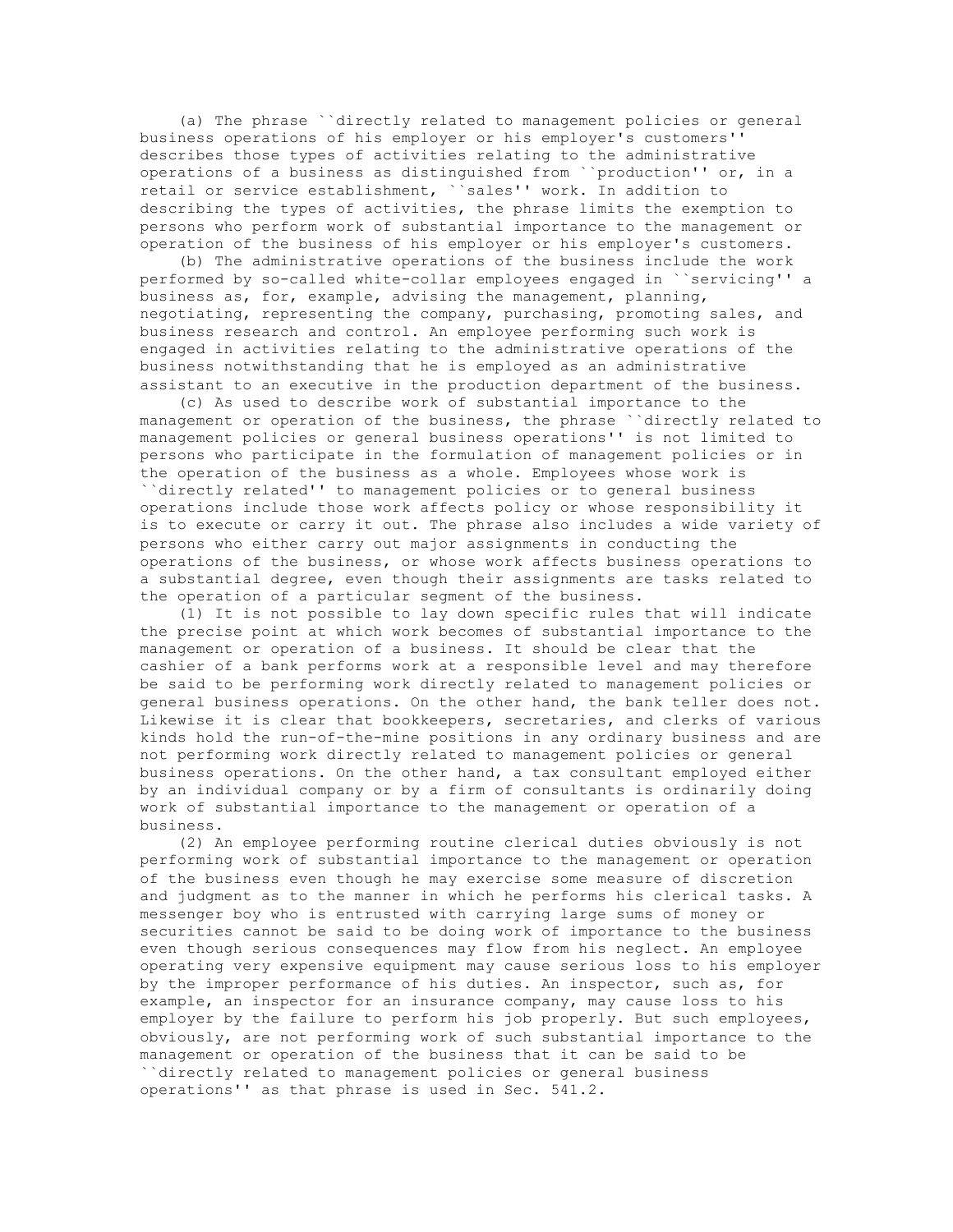(3) Some firms employ persons whom they describe as ``statisticians.'' If all such a person does, in effect, is to tabulate data, he is clearly not exempt. However, if such an employee makes analyses of data and draws conclusions which are important to the determination of, or which, in fact, determine financial, merchandising, or other policy, clearly he is doing work directly related to management policies or general business operations. Similarly, a personnel employee may be a clerk at a hiring window of a plant, or he may be a man who determines or effects personnel policies affecting all the workers in the establishment. In the latter case, he is clearly doing work directly related to management policies or general business operations. These examples illustrate the two extremes. In each case, between these extreme types there are many employees whose work may be of substantial importance to the management or operation of the business, depending upon the particular facts.

 (4) Another example of an employee whose work may be important to the welfare of the business is a buyer of a particular article or equipment in an industrial plant or personnel commonly called assistant buyers in retail or service establishments. Where such work is of substantial importance to the management or operation of the business, even though it may be limited to purchasing for a particular department of the business, it is directly related to management policies or general business operations.

 (5) The test of ``directly related to management policies or general business operations'' is also met by many persons employed as advisory specialists and consultants of various kinds, credit managers, safety directors, claim agents and adjusters, wage-rate analysts, tax experts, account executives of advertising agencies, customers' brokers in stock exchange firms, promotion men, and many others.

 (6) It should be noted in this connection that an employer's volume of activities may make it necessary to employ a number of employees in some of these categories. The fact that there are a number of other employees of the same employer carrying out assignments of the same relative importance or performing identical work does not affect the determination of whether they meet this test so long as the work of each such employee is of substantial importance to the management or operation of the business.

 (7) In the data processing field some firms employ persons described as systems analysts and computer programmers. If such employees are concerned with the planning, scheduling, and coordination of activities which are required to develop systems for processing data to obtain solutions to complex business, scientific, or engineering problems of his employer or his employer's customers, he is clearly doing work directly related to management policies or general business operations.

 (d) Under Sec. 541.2 the ``management policies or general business operations'' may be those of the employer or the employer's customers. For example, many bona fide administrative employees perform important functions as advisers and consultants but are employed by a concern engaged in furnishing such services for a fee. Typical instances are tax experts, labor relations consultants, financial consultants, systems analysts, or resident buyers. Such employees, if they meet the other requirements of Sec. 541.2, qualify for exemption regardless of whether the management policies or general business operations to which their work is directly related are those of their employer's clients or customers or those of their employer.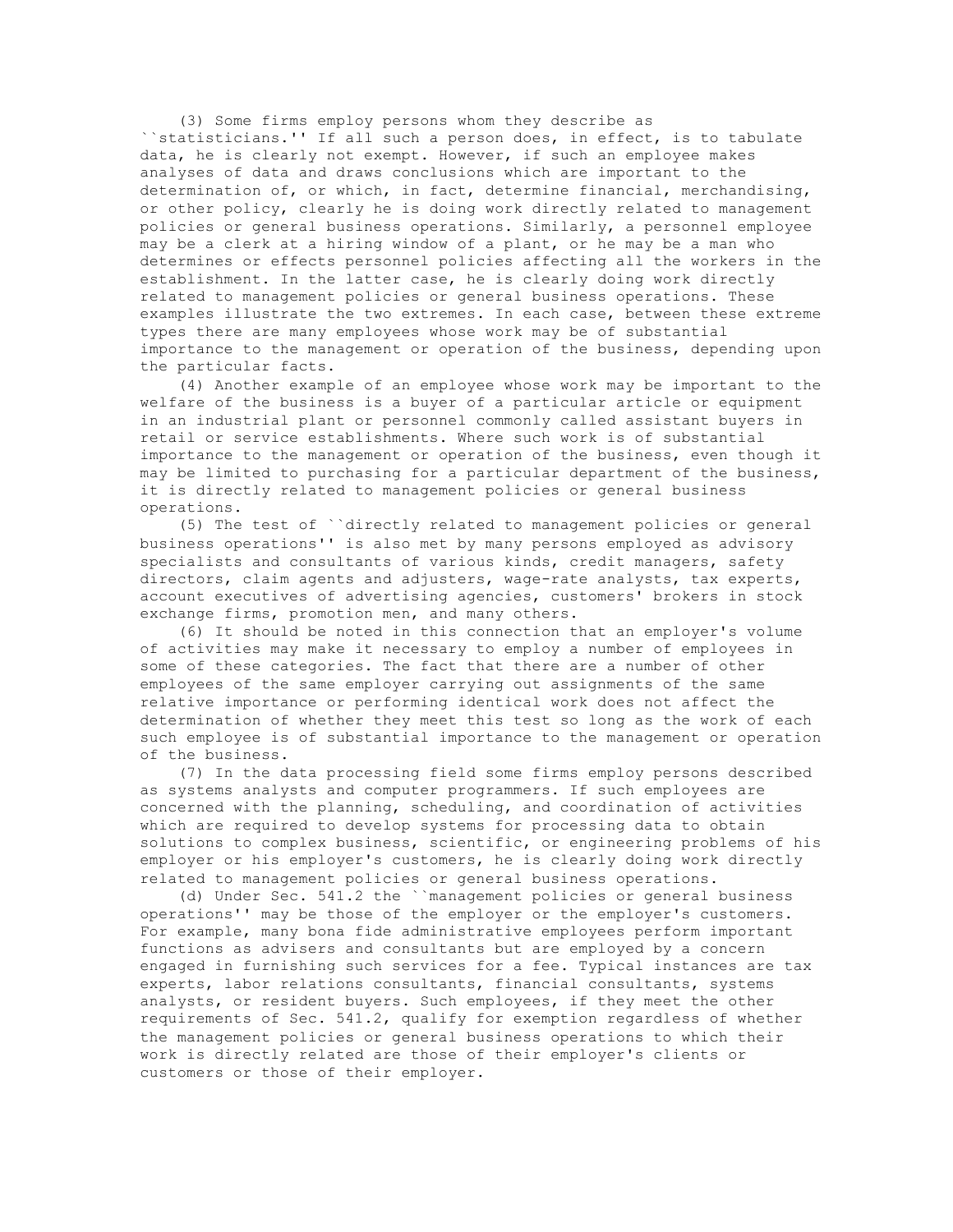Sec. 541.**207** Discretion and independent judgment.

 (a) In general, the exercise of discretion and independent judgment involves the comparison and the evaluation of possible courses of conduct and acting or making a decision after the various possibilities have been considered. The term as used in the regulations in subpart A of this part, more over, implies that the person has the authority or power to make an independent choice, free from immediate direction or supervision and with respect to matters of significance. (Without actually attempting to define the term, the courts have given it this meaning in applying it in particular cases. See, for example, Walling v. Sterling Ice Co., 69 F. Supp. 655, reversed on other grounds, 165 F. (2d) 265 (CCA 10). See also Connell v. Delaware Aircraft Industries, 55 Atl. (2d) 637.)

 (b) The term must be applied in the light of all the facts involved in the particular employment situation in which the question arises. It has been most frequently misunderstood and misapplied by employers and employees in cases involving the following: (1) Confusion between the exercise of discretion and independent judgment, and the use of skill in applying techniques, procedures, or specific standards; and (2) misapplication of the term to employees making decisions relating to matters of little consequence.

(c) Distinguished from skills and procedures:

 (1) Perhaps the most frequent cause of misapplication of the term ``discretion and independent judgment'' is the failure to distinguish it from the use of skill in various respects. An employee who merely applies his knowledge in following prescribed procedures or determining which procedure to follow, or who determines whether specified standards are met or whether an object falls into one or another of a number of definite grades, classes, or other categories, with or without the use of testing or measuring devices, is not exercising discretion and independent judgment within the meaning of Sec. 541.2. This is true even if there is some leeway in reaching a conclusion, as when an acceptable standard includes a range or a tolerance above or below a specific standard.

 (2) A typical example of the application of skills and procedures is ordinary inspection work of various kinds. Inspectors normally perform specialized work along standardized lines involving well-established techniques and procedures which may have been cataloged and described in manuals or other sources. Such inspectors rely on techniques and skills acquired by special training or experience. They may have some leeway in the performance of their work but only within closely prescribed limits. Employees of this type may make recommendations on the basis of the information they develop in the course of their inspections (as for example, to accept or reject an insurance risk or a product manufactured to specifications), but these recommendations are based on the development of the facts as to whether there is conformity with the prescribed standards. In such cases a decision to depart from the prescribed standards or the permitted tolerance is typically made by the inspector's superior. The inspector is engaged in exercising skill rather than discretion and independent judgment within the meaning of the regulations in Subpart A of this part.

 (3) A related group of employees usually called examiners or graders perform similar work involving the comparison of products with established standards which are frequently cataloged. Often, after continued reference to the written standards, or through experience, the employee acquires sufficient knowledge so that reference to written standards is unnecessary. The substitution of the employee's memory for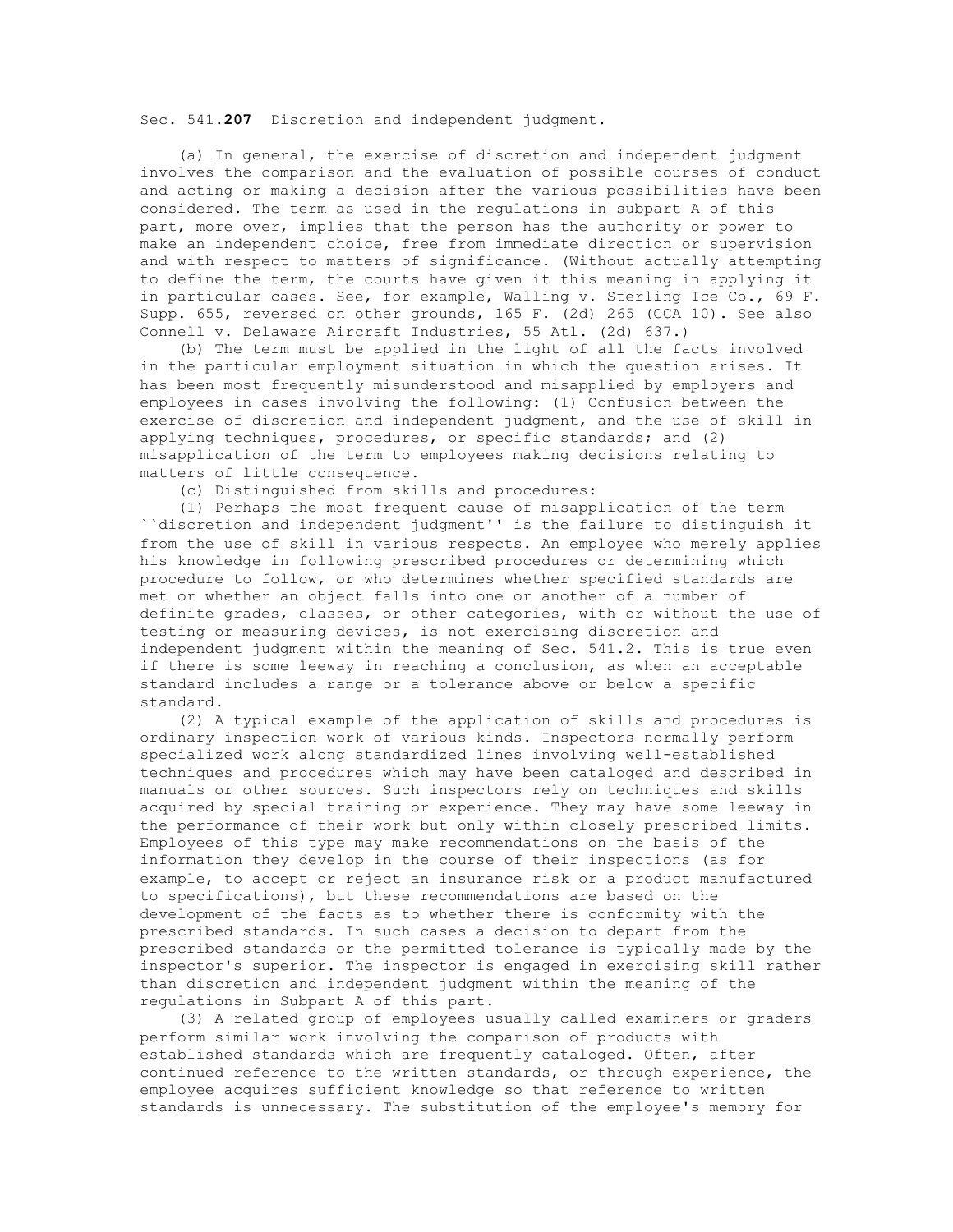the manual of standards does not convert the character of the work performed to work requiring the exercise of discretion and independent judgment as required by the regulations in subpart A of this part. The mere fact that the employee uses his knowledge and experience does not change his decision, i.e., that the product does or does not conform with the established standard, into a real decision in a significant matter.

 (4) For example, certain ``graders'' of lumber turn over each ``stick'' to see both sides, after which a crayon mark is made to indicate the grade. These lumber grades are well established and the employee's familiarity with them stems from his experience and training. Skill rather than discretion and independent judgment is exercised in grading the lumber. This does not necessarily mean, however, that all employees who grade lumber or other commodities are not exercising discretion and independent judgment. Grading of commodities for which there are no recognized or established standards may require the exercise of discretion and independent judgment as contemplated by the regulations in subpart A of this part. In addition, in those situations in which an otherwise exempt buyer does grading, the grading even though routine work, may be considered exempt if it is directly and closely related to the exempt buying.

 (5) Another type of situation where skill in the application of techniques and procedures is sometimes confused with discretion and independent judgment is the ``screening'' of applicants by a personnel clerk. Typically such an employee will interview applicants and obtain from them data regarding their qualifications and fitness for employment. These data may be entered on a form specially prepared for the purpose. The ``screening'' operation consists of rejecting all applicants who do not meet standards for the particular job or for employment by the company. The standards are usually set by the employee's superior or other company officials, and the decision to hire from the group of applicants who do meet the standards is similarly made by other company officials. It seems clear that such a personnel clerk does not exercise discretion and independent judgment as required by the regulations in subpart A of this part. On the other hand an exempt personnel manager will often perform similar functions; that is, he will interview applicants to obtain the necessary data and eliminate applicants who are not qualified. The personnel manager will then hire one of the qualified applicants. Thus, when the interviewing and screening are performed by the personnel manager who does the hiring they constitute exempt work, even though routine, because this work is directly and closely related to the employee's exempt functions.

 (6) Similarly, comparison shopping performed by an employee of a retail store who merely reports to the buyer his findings as to the prices at which a competitor's store is offering merchandise of the same or comparable quality does not involve the exercise of discretion and judgment as required in the regulations. Discretion and judgment are exercised, however, by the buyer who evaluates the assistants' reports and on the basis of their findings directs that certain items be repriced. When performed by the buyer who actually makes the decisions which affect the buying or pricing policies of the department he manages, the comparison shopping, although in itself a comparatively routine operation, is directly and closely related to his managerial responsibility.

 (7) In the data processing field a systems analyst is exercising discretion and independent judgment when he develops methods to process, for example, accounting, inventory, sales, and other business information by using electronic computers. He also exercises discretion and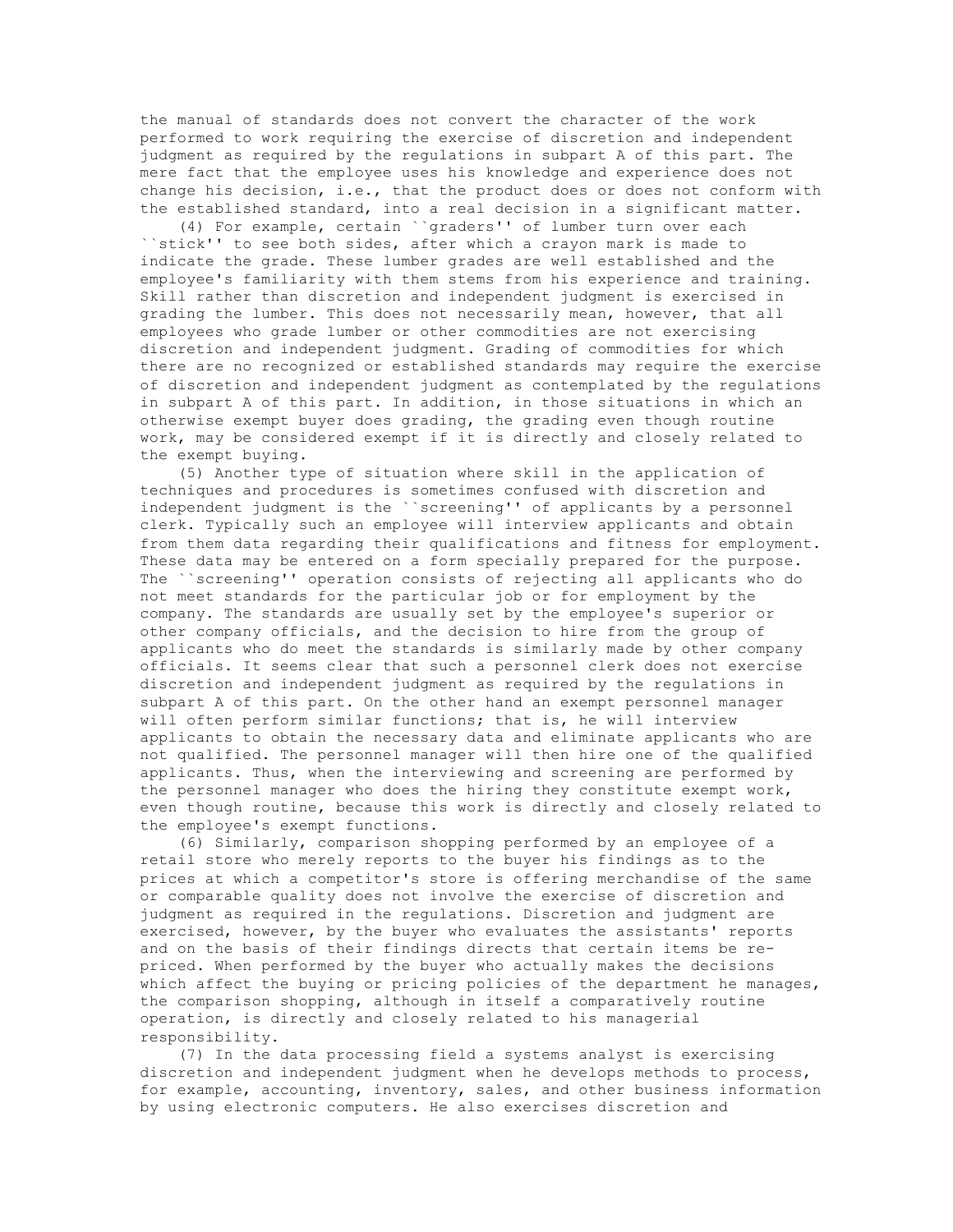independent judgment when he determines the exact nature of the data processing problem, and structures the problem in a logical manner so that a system to solve the problem and obtain the desired results can be developed. Whether a computer programmer is exercising discretion and independent judgment depends on the facts in each particular case. Every problem processed in a computer first must be carefully analyzed so that exact and logical steps for its solution can be worked out. When this preliminary work is done by a computer programmer he is exercising discretion and independent judgment. A computer programmer would also be using discretion and independent judgment when he determines exactly what information must be used to prepare the necessary documents and by ascertaining the exact form in which the information is to be presented. Examples of work not requiring the level of discretion and judgment contemplated by the regulations are highly technical and mechanical operations such as the preparation of a flow chart or diagram showing the order in which the computer must perform each operation, the preparation of instructions to the console operator who runs the computer or the actual running of the computer by the programmer, and the debugging of a program. It is clear that the duties of data processing employees such as tape librarians, keypunch operators, computer operators, junior programmers and programmer trainees are so closely supervised as to preclude the use of the required discretion and independent judgment.

 (d) Decisions in significant matters. (1) The second type of situation in which some difficulty with this phrase has been experienced relates to the level or importance of the matters with respect to which the employee may make decisions. In one sense almost every employee is required to use some discretion and independent judgment. Thus, it is frequently left to a truck driver to decide which route to follow in going from one place to another; the shipping clerk is normally permitted to decide the method of packing and the mode of shipment of small orders; and the bookkeeper may usually decide whether he will post first to one ledger rather than another. Yet it is obvious that these decisions do not constitute the exercise of discretion and independent judgment of the level contemplated by the regulations in subpart A of this part. The divisions have consistently taken the position that decisions of this nature concerning relatively unimportant matters are not those intended by the regulations in subpart A of this part, but that the discretion and independent judgment exercised must be real and substantial, that is, they must be exercised with respect to matters of consequence. This interpretation has also been followed by courts in decisions involving the application of the regulations in this part, to particular cases.

 (2) It is not possible to state a general rule which will distinguish in each of the many thousands of possible factual situations between the making of real decisions in significant matters and the making of choices involving matters of little or no consequence. It should be clear, however, that the term ``discretion and independent judgment,'' within the meaning of the regulations in subpart A of this part, does not apply to the kinds of decisions normally made by clerical and similar types of employees. The term does apply to the kinds of decisions normally made by persons who formulate or participate in the formulation of policy within their spheres of responsibility or who exercise authority within a wide range to commit their employer in substantial respects financially or otherwise. The regulations in subpart A of this part, however, do not require the exercise of discretion and independent judgment at so high a level. The regulations in subpart A of this part also contemplate the kind of discretion and independent judgment exercised by an administrative assistant to an executive, who without specific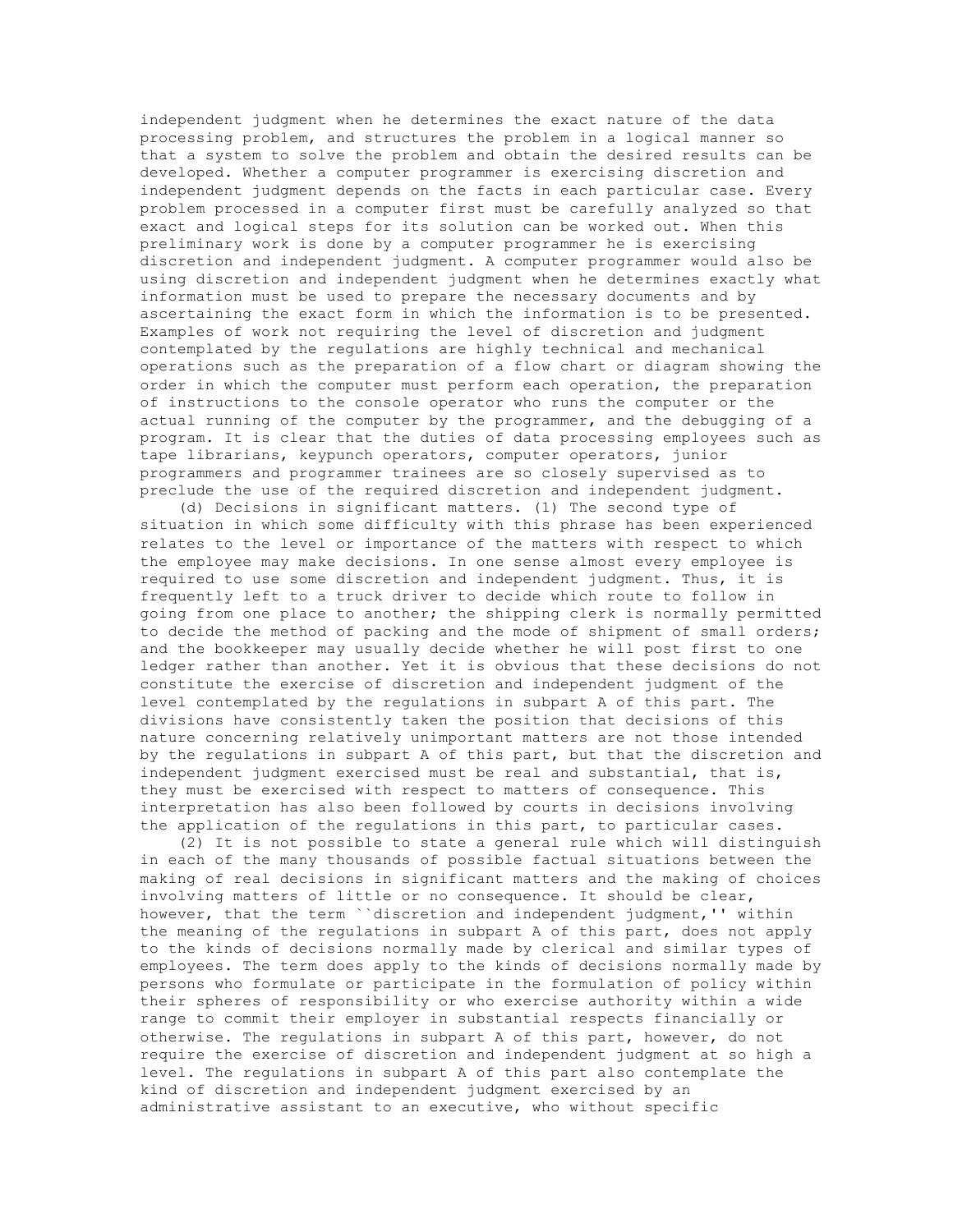instructions or prescribed procedures, arranges interviews and meetings, and handles callers and meetings himself where the executive's personal attention is not required. It includes the kind of discretion and independent judgment exercised by a customer's man in a brokerage house in deciding what recommendations to make to a customer for the purchase of securities. It may include the kind of discretion and judgment exercised by buyers, certain wholesale salesmen, representatives, and other contact persons who are given reasonable latitude in carrying on negotiation on behalf of their employers.

 (e) Final decisions not necessary. (1) The term ``discretion and independent judgment'' as used in the regulations in subpart A of this part does not necessarily imply that the decisions made by the employee must have a finality that goes with unlimited authority and a complete absence of review. The decisions made as a result of the exercise of discretion and independent judgment may consist of recommendations for action rather than the actual taking of action. The fact that an employee's decision may be subject to review and that upon occasion the decisions are revised or reversed after review does not mean that the employee is not exercising discretion and independent judgment within the meaning of the regulations in subpart A of this part. For example, the assistant to the president of a large corporation may regularly reply to correspondence addressed to the president. Typically, such an assistant will submit the more important replies to the president for review before they are sent out. Upon occasion, after review, the president may alter or discard the prepared reply and direct that another be sent instead. This section by the president would not, however, destroy the exempt character of the assistant's function, and does not mean that he does not exercise discretion and independent judgment in answering correspondence and in deciding which replies may be sent out without review by the president.

 (2) The policies formulated by the credit manager of a large corporation may be subject to review by higher company officials who may approve or disapprove these policies. The management consultant who has made a study of the operations of a business and who has drawn a proposed change in organization, may have the plan reviewed or revised by his superiors before it is submitted to the client. The purchasing agent may be required to consult with top management officials before making a purchase commitment for raw materials in excess of the contemplated plant needs for a stated period, say 6 months. These employees exercise discretion and independent judgment within the meaning of the regulations despite the fact that their decisions or recommendations are reviewed at a higher level.

 (f) Distinguished from loss through neglect. A distinction must also be made between the exercise of discretion and independent judgment with respect to matters of consequence and the cases where serious consequences may result from the negligence of an employee, the failure to follow instruction or procedures, the improper application of skills, or the choice of the wrong techniques. The operator of a very intricate piece of machinery, for example, may cause a complete stoppage of production or a breakdown of his very expensive machine merely by pressing the wrong button. A bank teller who is engaged in receipt and disbursement of money at a teller's window and in related routine bookkeeping duties may, by crediting the wrong account with a deposit, cause his employer to suffer a large financial loss. An inspector charged with responsibility for loading oil onto a ship may, by not applying correct techniques fail to notice the presence of foreign ingredients in the tank with resulting contamination of the cargo and serious loss to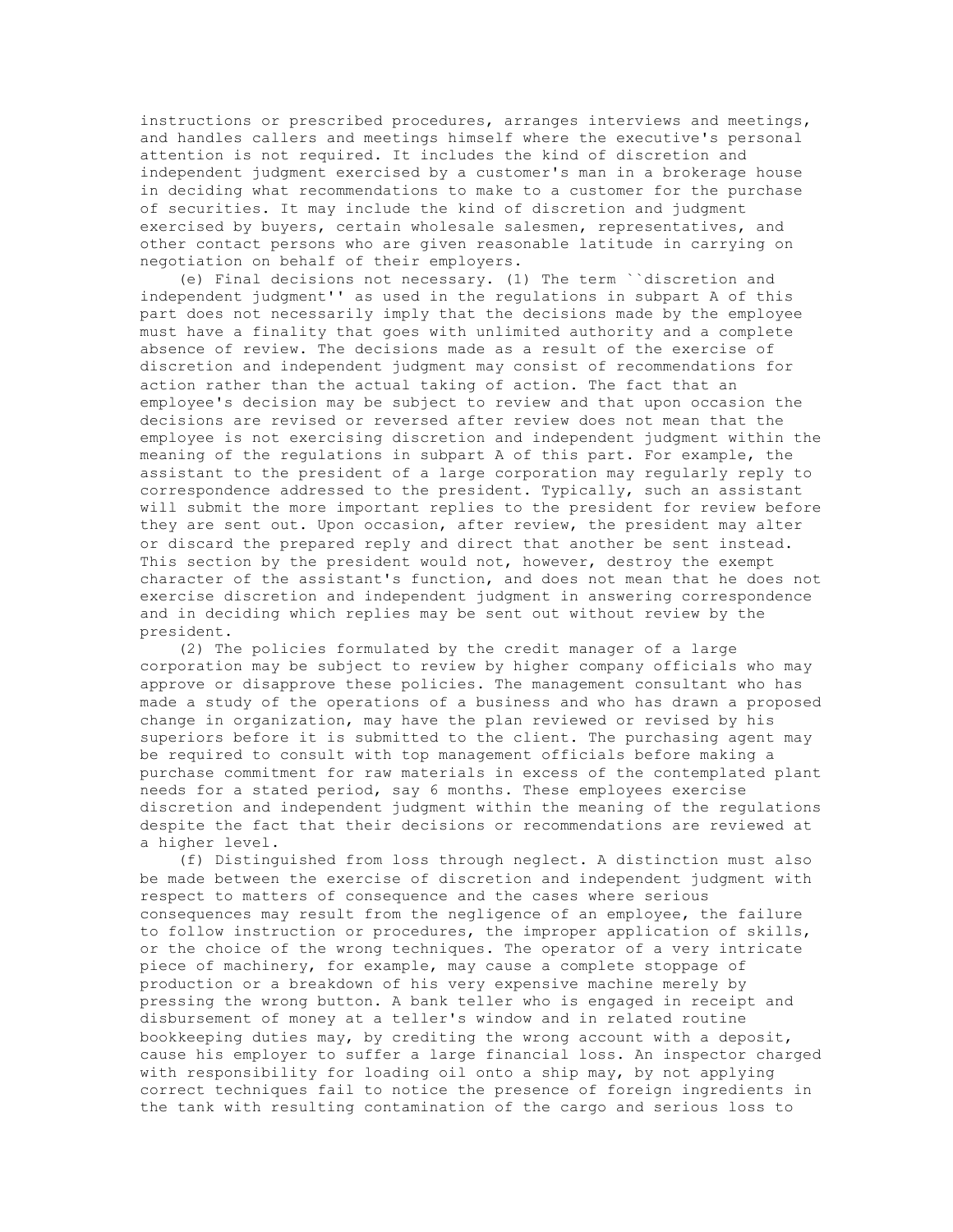his employer. In these cases, the work of the employee does not require the exercise of discretion and independent judgment within the meaning of the regulations in subpart A of this part.

 (g) Customarily and regularly. The work of an exempt administrative employee must require the exercise of discretion and independent judgment customarily and regularly. The phrase ``customarily and regularly'' signifies a frequency which must be greater than occasional but which, of course, may be less than constant. The requirement will be met by the employee who normally and recurrently is called upon to exercise and does exercise discretion and independent judgment in the day-to-day performance of his duties. The requirement is not met by the occasional exercise of discretion and independent judgment.

Sec. 541.**208** Directly and closely related.

 (a) As indicated in Sec. 541.202, work which is directly and closely related to the performance of the work described in Sec. 541.2 is considered exempt work. Some illustrations may be helpful in clarifying the differences between such work and work which is unrelated or only remotely related to the work described in Sec. 541.2.

 (b)(1) For purposes of illustration, the case of a high-salaried management consultant about whose exempt status as an administrative employee there is no doubt will be assumed. The particular employee is employed by a firm of consultants and performs work in which he customarily and regularly exercises discretion and independent judgment. The work consists primarily of analyzing, and recommending changes in, the business operations of his employer's client. This work falls in the category of exempt work described in Sec. 541.2.

 (2) In the course of performing that work, the consultant makes extensive notes recording the flow of work and materials through the office and plant of the client. Standing alone or separated from the primary duty such note making would be routine in nature. However, this is work without which the more important work cannot be performed properly. It is ``directly and closely related'' to the administrative work and is therefore exempt work. Upon his return to the office of his employer the consultant personally types his report and draws, first in rough and then in final form, a proposed table of organization to be submitted with it. Although all this work may not be essential to the performance of his more important work, it is all directly and closely related to that work and should be considered exempt. While it is possible to assign the typing and final drafting to nonexempt employees and in fact it is frequently the practice to do so, it is not required as a condition of exemption that it be so delegated.

 (3) Finally, if because this particular employee has a special skill in such work, he also drafts tables or organization proposed by other consultants, he would then be performing routine work wholly unrelated, or at best only remotely related, to his more important work. Under such conditions, the drafting is nonexempt.

 (c) Another illustration is the credit manager who makes and administers the credit policy of his employer. Establishing credit limits for customers and authorizing the shipment of orders on credit, including the decisions to exceed or otherwise vary these limits in the case of particular customers, would be exempt work of the kind specifically described in Sec. 541.2. Work which is directly and closely related to these exempt duties may include such activities as checking the status of accounts to determine whether the credit limit would be exceeded by the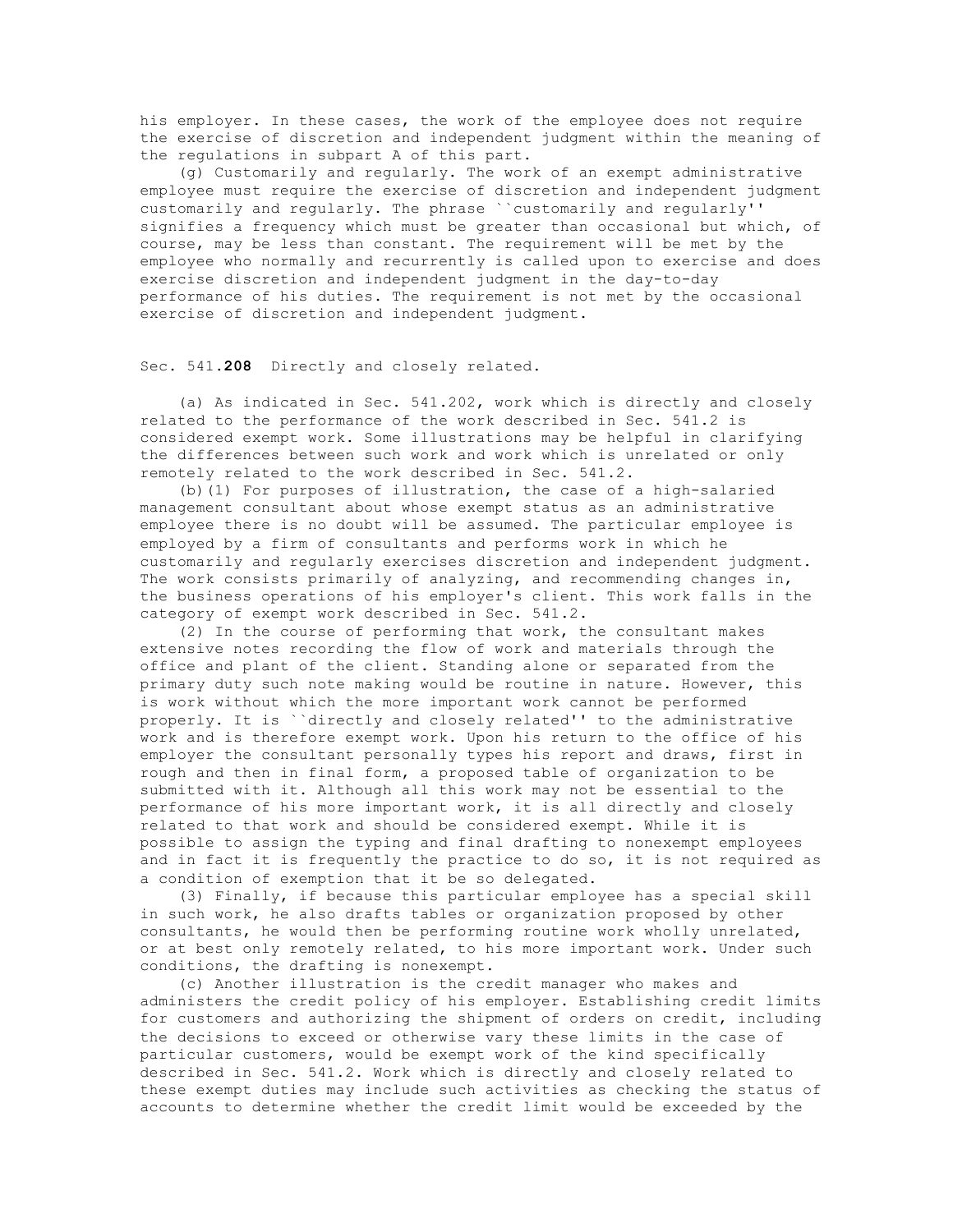shipment of a new order, removing credit reports from the files for analysis and writing letters giving credit data and experience to other employers or credit agencies. On the other hand, any general office or bookkeeping work is nonexempt work. For instance, posting to the accounts receivable ledger would be only remotely related to his administrative work and must be considered nonexempt.

 (d) One phase of the work of an administrative assistant to a bona fide executive or administrative employee provides another illustration. The work of determining whether to answer correspondence personally, call it to his superior's attention, or route it to someone else for reply requires the exercise of discretion and independent judgment and is exempt work of the kind described in Sec. 541.2. Opening the mail for the purpose of reading it to make the decisions indicated will be directly and closely related to the administrative work described. However, merely opening mail and placing it unread before his superior or some other person would be related only remotely, if at all, to any work requiring the exercise of discretion and independent judgment.

 (e) The following additional examples may also be of value in applying these principles. A traffic manager is employed to handle the company's transportation problems. The exempt work performed by such an employee would include planning the most economical and quickest routes for shipping merchandise to and from the plant, contracting for commoncarrier and other transportation facilities, negotiating with carriers for adjustments for damages to merchandise in transit and making the necessary rearrangements resulting from delays, damages, or irregularities in transit. This employee may also spend part of his time taking city orders (for local deliveries) over the telephone. The ordertaking is a routine function not directly and closely related to the exempt work and must be considered nonexempt.

 (f) An office manager who does not supervise two or more employees would not meet the requirements for exemption as an executive employee but may possibly qualify for exemption as an administrative employee. Such an employee may perform administrative duties, such as the executive of the employer's credit policy, the management of the company's traffic, purchasing, and other responsible office work requiring the customary and regular exercise of discretion and judgment, which are clearly exempt. On the other hand, this office manager may perform all the bookkeeping, prepare the confidential or regular payrolls, and send out monthly statements of account. These latter activities are not directly and closely related to the exempt functions and are not exempt.

#### Sec. 541.**210** Trainees, administrative.

 The exemption is applicable to an employee employed in a bona fide administrative capacity and does not include employees training for employment in an administrative capacity who are not actually performing the duties of an administrative employee.

Sec. 541.**215** Elementary or secondary schools and other educational establishments and institutions.

 To be considered for exemption as employed in the capacity of academic administrative personnel, the employment must be in connection with the operation of an elementary or secondary school system, an institution of higher education, or other educational establishment or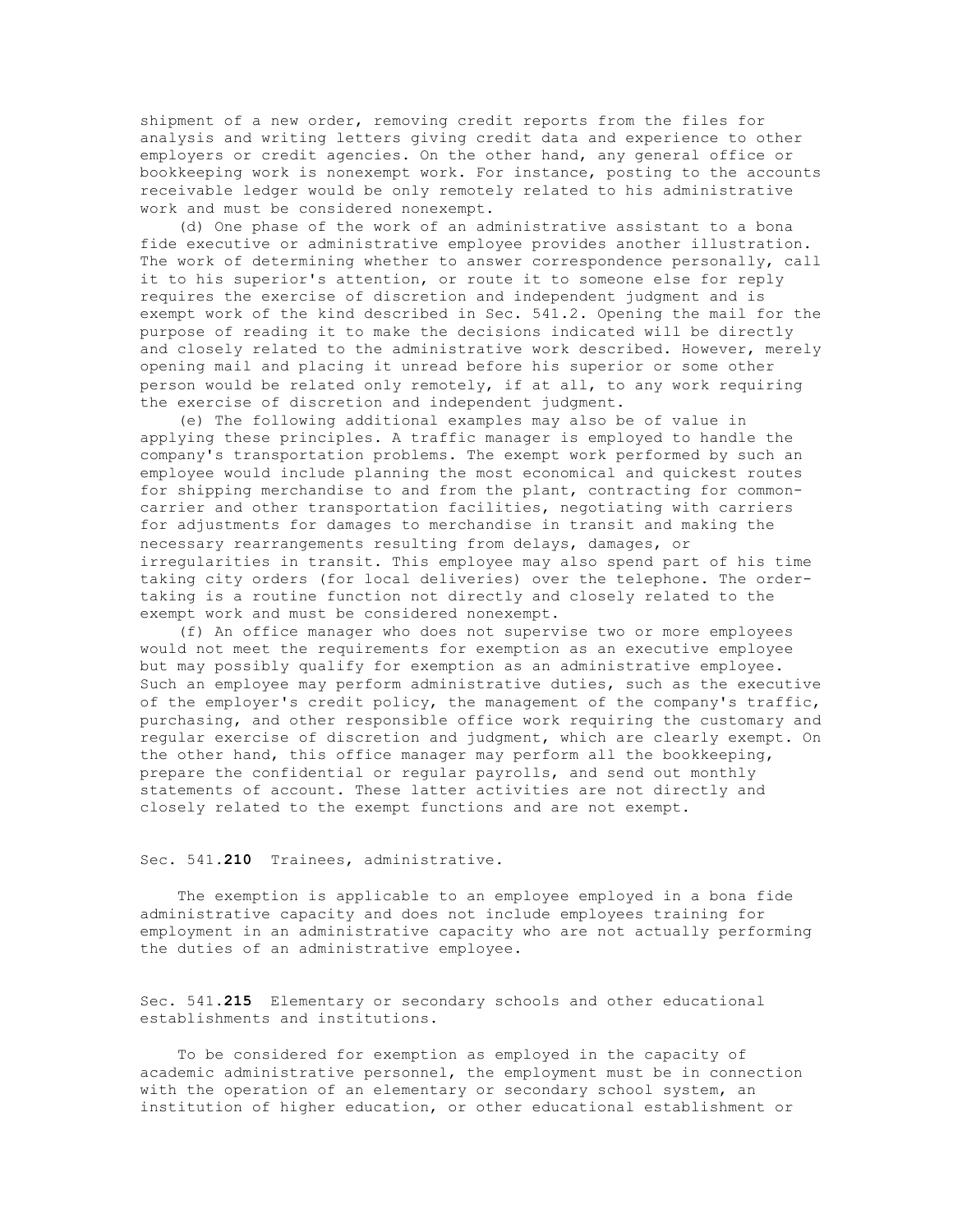institution. Sections  $3(v)$  and  $3(w)$  of the Act define elementary and secondary schools as those day or residential schools which provide elementary or secondary education, as determined under State law. Under the laws of most States, such education includes the curriculums in grades 1 through 12; under many it includes also the introductory programs in kindergarten. Such education in some States may include also nursery school programs in elementary education and junior college curriculums in secondary education. Education above the secondary school level is in any event included in the programs of institutions of higher education. Special schools for mentally or physically handicapped or gifted children are included among the educational establishments in which teachers and academic administrative personnel may qualify for the administrative exemption, regardless of any classification of such schools as elementary, secondary, or higher. Also, for purposes of the exemption, no distinction is drawn between public or private schools. Accordingly, the classification for other purposes of the school system, or educational establishment or institution, is ordinarily not a matter requiring consideration in a determination of whether the exemption applies. If the work is that of a teacher or academic personnel as defined in the regulations, in such an educational system, establishment, or institution, and if the other requirement of the regulations, are met, the level of instruction involved and the status of the school as public or private or operated for profit or not for profit will not alter the availability of the exemption.

Employee Employed in a Bona Fide Professional Capacity

Sec. 541.**301** Learned professions.

 (a) The ``learned'' professions are described in Sec. 541.3(a)(1) as those requiring knowledge of an advanced type in a field of science or learning customarily acquired by a prolonged course of specialized intellectual instruction and study as distinguished from a general academic education and from an apprenticeship and from training in the performance of routine mental, manual, or physical processes.

 (b) The first element in the requirement is that the knowledge be of an advanced type. Thus, generally speaking, it must be knowledge which cannot be attained at the high school level.

 (c) Second, it must be knowledge in a field of science or learning. This serves to distinguish the professions from the mechanical arts where in some instances the knowledge is of a fairly advanced type, but not in a field of science or learning.

 (d) The requisite knowledge, in the third place, must be customarily acquired by a prolonged course of specialized intellectual instruction and study. Here it should be noted that the word ``customarily'' has been used to meet a specific problem occurring in many industries. As is well known, even in the classical profession of law, there are still a few practitioners who have gained their knowledge by home study and experience. Characteristically, the members of the profession are graduates of law schools, but some few of their fellow professionals whose status is equal to theirs, whose attainments are the same, and whose word is the same did not enjoy that opportunity. Such persons are not barred from the exemption. The word ``customarily'' implies that in the vast majority of cases the specific academic training is a prerequisite for entrance into the profession. It makes the exemption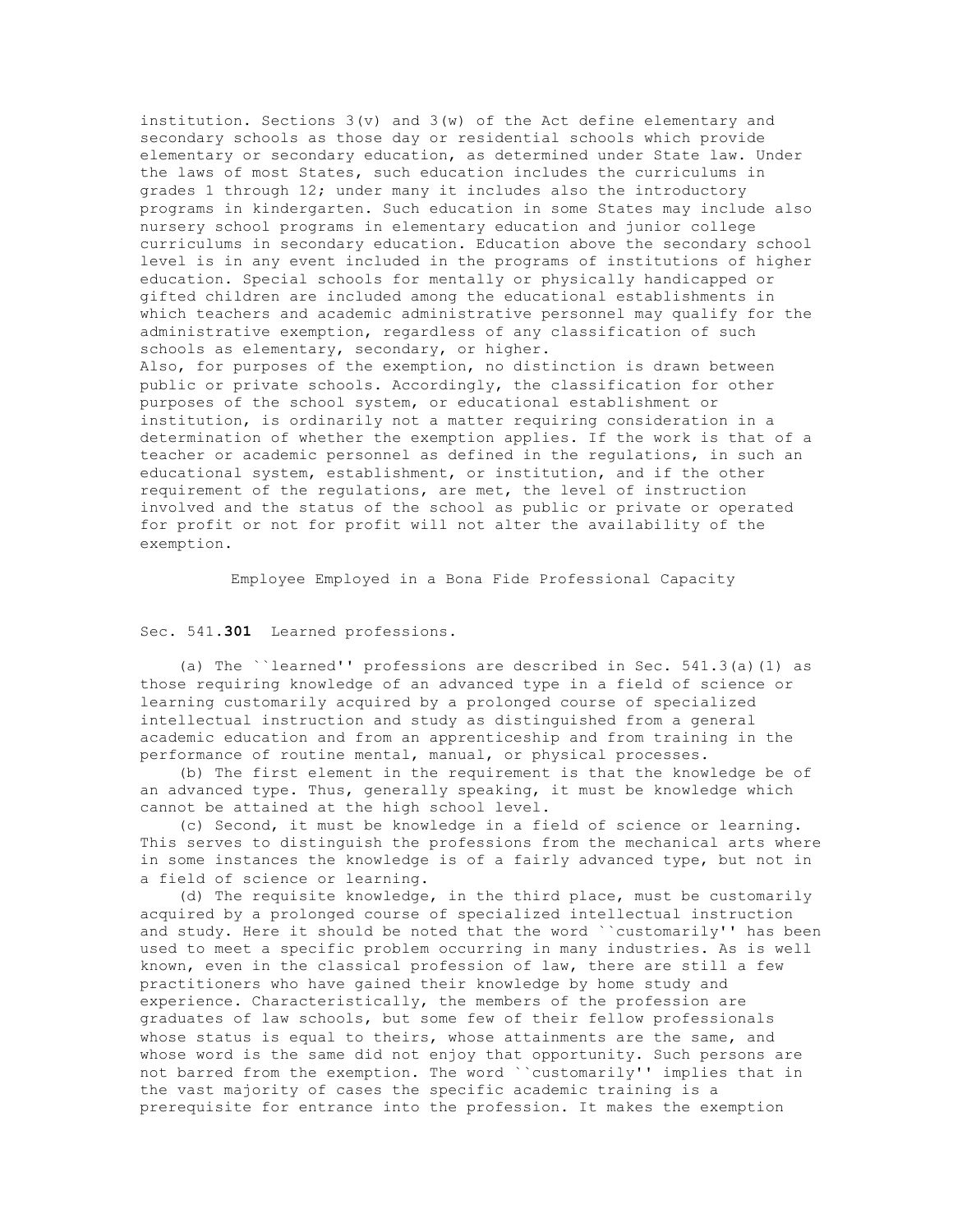available to the occasional lawyer who has not gone to law school, or the occasional chemist who is not the possessor of a degree in chemistry, etc., but it does not include the members of such quasi-professions as journalism in which the bulk of the employees have acquired their skill by experience rather than by any formal specialized training. It should be noted also that many employees in these quasi-professions may qualify for exemption under other sections of the regulations in subpart A of this part or under the alternative paragraph of the ``professional'' definition applicable to the artistic fields.

Sec. 541.**302** Artistic professions.

 (a) The requirements concerning the character of the artistic type of professional work are contained in Sec. 541.3(a)(2). Work of this type is original and creative in character in a recognized field of artistic endeavor (as opposed to work which can be produced by a person endowed with general manual or intellectual ability and training), and the result of which depends primarily on the invention, imagination, or talent of the employee.

 (b) The work must be ``in a recognized field of artistic endeavor.'' This includes such fields as music, writing, the theater, and the plastic and graphic arts.

 (c)(1) The work must be original and creative in character, as opposed to work which can be produced by a person endowed with general manual or intellectual ability and training. In the field of music there should be little difficulty in ascertaining the application of the requirement. Musicians, composers, conductors, soloists, all are engaged in original and creative work within the sense of this definition. In the plastic and graphic arts the requirement is, generally speaking, met by painters who at most are given the subject matter of their painting. It is similarly met by cartoonists who are merely told the title or underlying concept of a cartoon and then must rely on their own creative powers to express the concept. It would not normally be met by a person who is employed as a copyist, or as an ``animator'' of motion-picture cartoons, or as a retoucher of photographs since it is not believed that such work is properly described as creative in character.

 (2) In the field of writing the distinction is perhaps more difficult to draw. Obviously the requirement is met by essayists or novelists or scenario writers who choose their own subjects and hand in a finished piece of work to their employers (the majority of such persons are, of course, not employees but self-employed). The requirement would also be met, generally speaking, by persons holding the more responsible writing positions in advertising agencies.

 (d) Another requirement is that the employee be engaged in work ``the result of which depends primarily on the invention, imagination, or talent of the employee.'' This requirement is easily met by a person employed as an actor, or a singer, or a violinist, or a short-story writer. In the case of newspaper employees the distinction here is similar to the distinction observed above in connection with the requirement that the work be ``original and creative in character.'' Obviously the majority of reporters do work which depends primarily on intelligence, diligence, and accuracy. It is the minority whose work depends primarily on ``invention, imaging, or talent.'' On the other hand, this requirement will normally be met by actors, musicians, painters, and other artists.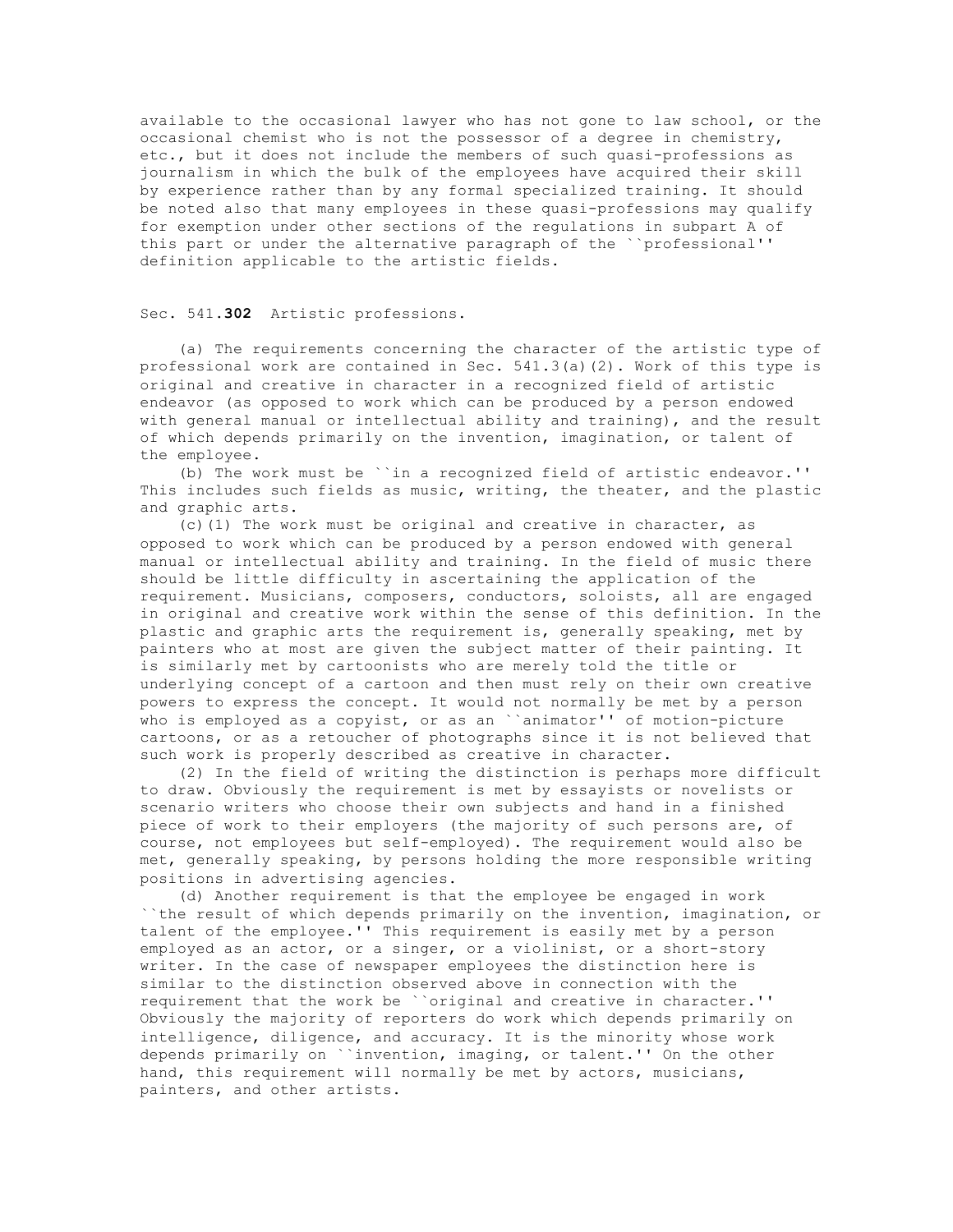(e)(1) The determination of the exempt or nonexempt status of radio and television announcers as professional employees has been relatively difficult because of the merging of the artistic aspects of the job with the commercial. There is considerable variation in the type of work performed by various announcers, ranging from predominantly routine to predominantly exempt work. The wide variation in earnings as between individual announcers, from the highly paid ``name'' announcer on a national network who is greatly in demand by sponsors to the staff announcer paid a comparatively small salary in a small station, indicates not only great differences in personality, voice and manner, but also in some inherent special ability or talent which, while extremely difficult to define, is nevertheless real.

(2) The duties which many announcers are called upon to perform include: Functioning as a master of ceremonies; playing dramatic, comedy, or straight parts in a program; interviewing; conducting farm, fashion, and home economics programs; covering public events, such as sports programs, in which the announcer may be required to ad lib and describe current changing events; and acting as narrator and commentator. Such work is generally exempt. Work such as giving station identification and time signals, announcing the names of programs, and similar routine work is nonexempt work. In the field of radio entertainment as in other fields of artistic endeavor, the status of an employee as a bona fide professional under Sec. 541.3 is in large part dependent upon whether his duties are original and creative in character, and whether they require invention, imagination or talent.

The determination of whether a particular announcer is exempt as a professional employee must be based upon his individual duties and the amount of exempt and nonexempt work performed, as well as his compensation.

 (f) The field of journalism also employs many exempt as well as many nonexempt employees under the same or similar job titles. Newspaper writers and reporters are the principal categories of employment in which this is found.

 (1) Newspaper writers, with possible rare exceptions in certain highly technical fields, do not meet the requirements of Sec. 541.3(a)(1) for exemption as professional employees of the ``learned'' type. Exemption for newspaper writers as professional employees is normally available only under the provisions for professional employees of the ``artistic'' type. Newspaper writing of the exempt type must, therefore, be ``predominantly original and creative in character.'' Only writing which is analytical, interpretative or highly individualized is considered to be creative in nature. (The writing of fiction to the extent that it may be found on a newspaper would also be considered as exempt work.) Newspaper writers commonly performing work which is original and creative within the meaning of Sec. 541.3 are editorial writers, columnists, critics, and ``top-flight'' writers of analytical and interpretative articles.

 (2) The reporting of news, the rewriting of stories received from various sources, or the routine editorial work of a newspaper is not predominantly original and creative in character within the meaning of Sec. 541.3 and must be considered as nonexempt work. Thus, a reporter or news writer ordinarily collects facts about news events by investigation, interview, or personal observation and writes stories reporting these events for publication, or submits the facts to a rewrite man or other editorial employees for story preparation. Such work is nonexempt work. The leg man, the reporter covering a police beat, the reporter sent out under specific instructions to cover a murder, fire, accident, ship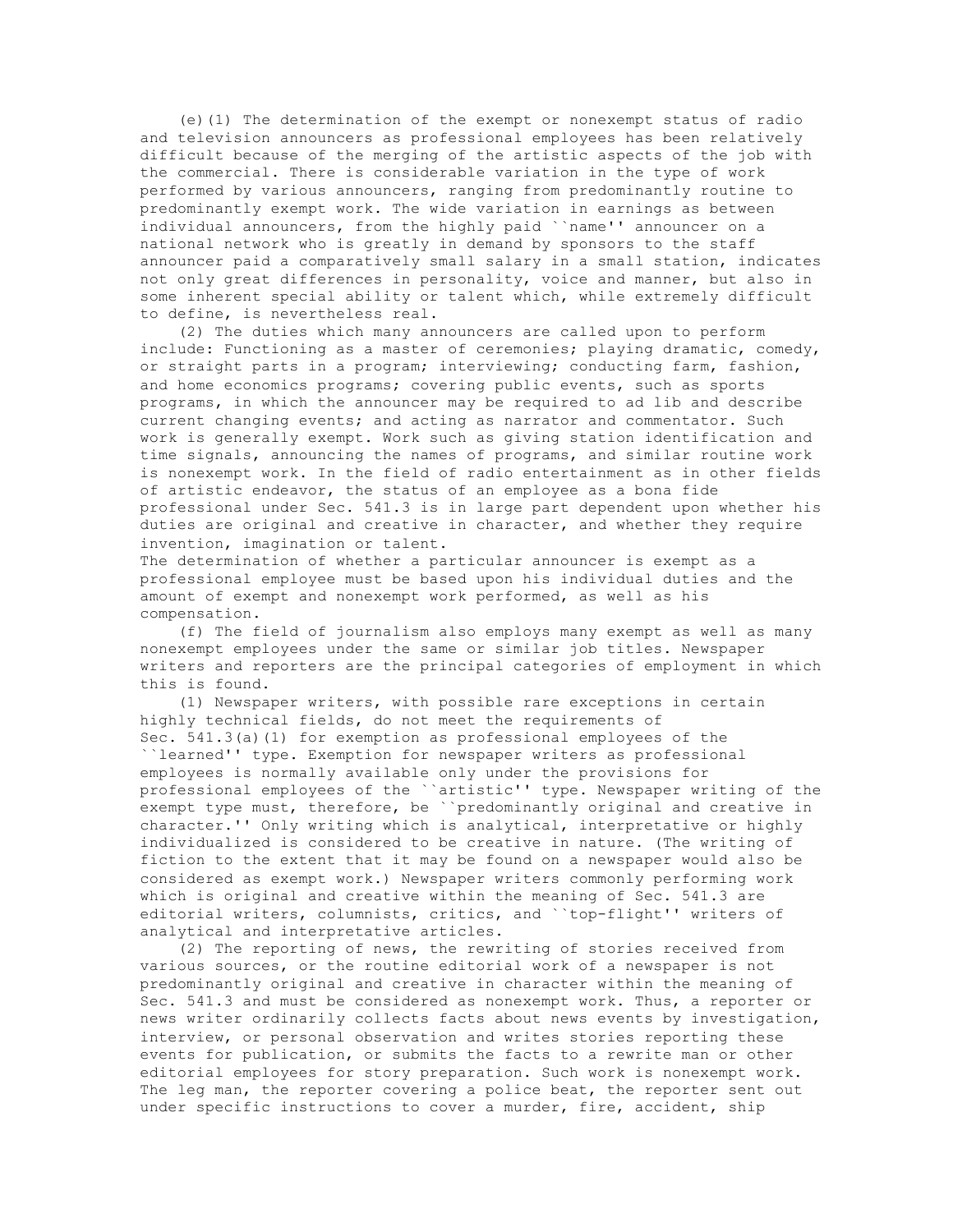arrival, convention, sport event, etc., are normally performing duties which are not professional in nature within the meaning of the act and Sec. 541.3.

 (3) Incidental interviewing or investigation, when it is performed as an essential part of and is necessarily incident to an employee's professional work, however, need not be counted as nonexempt work. Thus, if a dramatic critic interviews an actor and writes a story around the interview, the work of interviewing him and writing the story would not be considered as nonexempt work. However, a dramatic critic who is assigned to cover a routine news event such as a fire or a convention would be doing nonexempt work since covering the fire or the convention would not be necessary and incident to his work as a dramatic critic.

[38 FR 11390, May 7, 1973. Redesignated at 57 FR 46744, Oct. 9, 1992]

#### Sec. 541.**306** Predominantly intellectual and varied.

 (a) Section 541.3 requires that the employee be engaged in work predominantly intellectual and varied in character as opposed to routine mental, manual, mechanical, or physical work. This test applies to the type of thinking which must be performed by the employee in question. While a doctor may make 20 physical examinations in the morning and perform in the course of his examinations essentially similar tests. It requires not only judgment and discretion on his part but a continual variety of interpretation of the tests to perform satisfactory work. Likewise, although a professional chemist may make a series of similar tests, the problems presented will vary as will the deductions to be made therefrom. The work of the true professional is inherently varied even though similar outward actions may be performed.

 (b) Another example of this is the professional medical technologist who performs complicated chemical, microscopic, and bacteriological tests and procedures. In a large medical laboratory or clinic, the technologist usually specializes in making several kinds of related tests in areas such as microbiology, parasitology, biochemistry, hematology, histology, cytology, and nuclear medical technology. The technologist also does the blood banking. He will also conduct tests related to the examination and treatment of patients, or do research on new drugs, or on the improvement of laboratory techniques, or teach and perform administrative duties. The simple, routine, and preliminary tests are generally performed by laboratory assistants or technicians. However, technologists who work in small laboratories may perform tasks that are performed by nonexempt employees in larger establishments. This type of activity will not necessarily be considered nonexempt (see Sec. 541.307).

 (c) On the other hand, X-ray technicians have only limited opportunity for the exercise of independent discretion and judgment, usually performing their duties under the supervision of a more highly qualified employee. The more complex duties of interpretation and judgment in this field are performed by obviously exempt professional employees.

Sec. 541.**307** Essential part of and necessarily incident to.

(a) Section  $541.3$ (d), it will be noted, has the effect of including within the exempt work activities which are an essential part of and necessarily incident to the professional work described in Sec. 541.3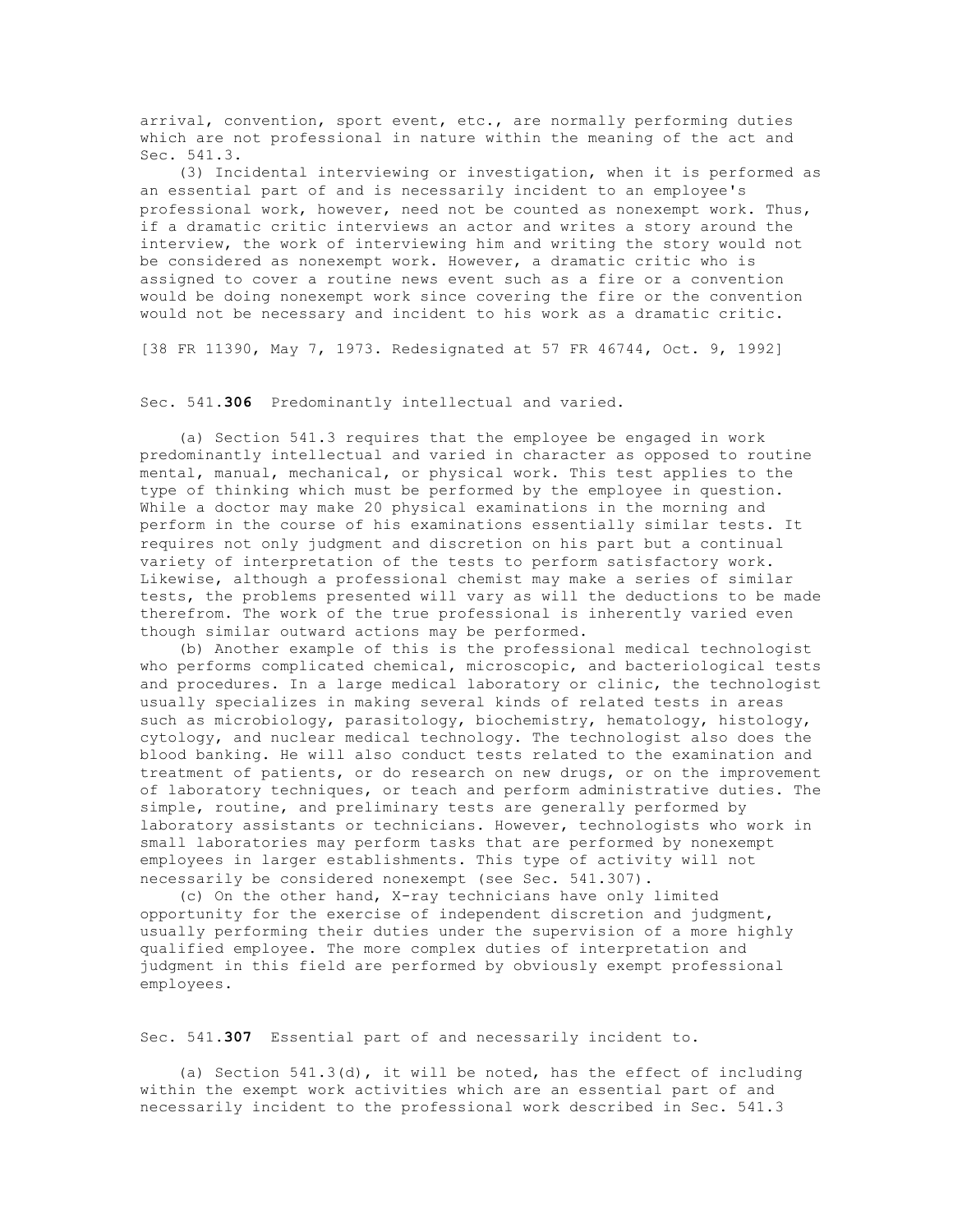(a) through (c). This provision recognizes the fact that there are professional employees whose work necessarily involves some of the actual routine physical tasks also performed by obviously nonexempt employees. For example, a chemist performing important and original experiments frequently finds it necessary to perform himself some of the most mental tasks in connection with the operation of his experiments, even though at times these menial tasks can be conveniently or properly assigned to laboratory assistants. See also the example of incidental interviewing or investigation in Sec. 541.303(a)(3).

 (b) It should be noted that the test of whether routine work is exempt work is different in the definition of ``professional'' from that in the definition of ``executive'' and ``administrative.'' Thus, while routine work will be exempt if it is ``directly and closely related'' to the performance of executive or administrative duties, work which is directly and closely related to the performance of the professional duties will not be exempt unless it is also ``an essential part of and necessarily incident to'' the professional work.

 (c) Section 541.3(d) takes into consideration the fact that there are teaching employees whose work necessarily involves some of the actual routine duties and physical tasks also performed by nonexempt employees. For example, a teacher may conduct his pupils on a field trip related to the classroom work of his pupils and in connection with the field trip engage in activities such as driving a school bus and monitoring the behavior of his pupils in public restaurants. These duties are an essential part of and necessarily incident to his job as teacher. However, driving a school bus each day at the beginning and end of the schools day to pick up and deliver pupils would not be exempt type work.

## Sec. 541.**308** Nonexempt work generally.

 (a) It has been the Divisions' experience that some employers erroneously believe that anyone employed in the field of accountancy, engineering, or other professional fields, will qualify for exemption as a professional employee by virtue of such employment. While there are many exempt employees in these fields, the exemption of individual depends upon his duties and other qualifications.

(b) It is necessary to emphasize the fact that section  $13(a)(1)$ exempts ``any employee employed in a bona fide \* \* \* professional capacity.'' It does not exempt all employees of professional employers, or all employees in industries having large numbers of professional members, or all employees in any particular occupation. Nor does it exempt, as such those learning a profession. Moreover, it does not exempt persons with professional training, who are working in professional fields, but performing sub-professional or routine work. For example, in the field of library science there are large numbers of employees who are trained librarians but who, nevertheless, do not perform professional work or receive salaries commensurate with recognized professional status. The field of ``engineering'' has many persons with ``engineer'' titles, who are not professional engineers, as well as many who are trained in the engineering profession, but are actually working as trainees, junior engineers, or draftsmen.

Sec. 541.**310** Trainees, professional.